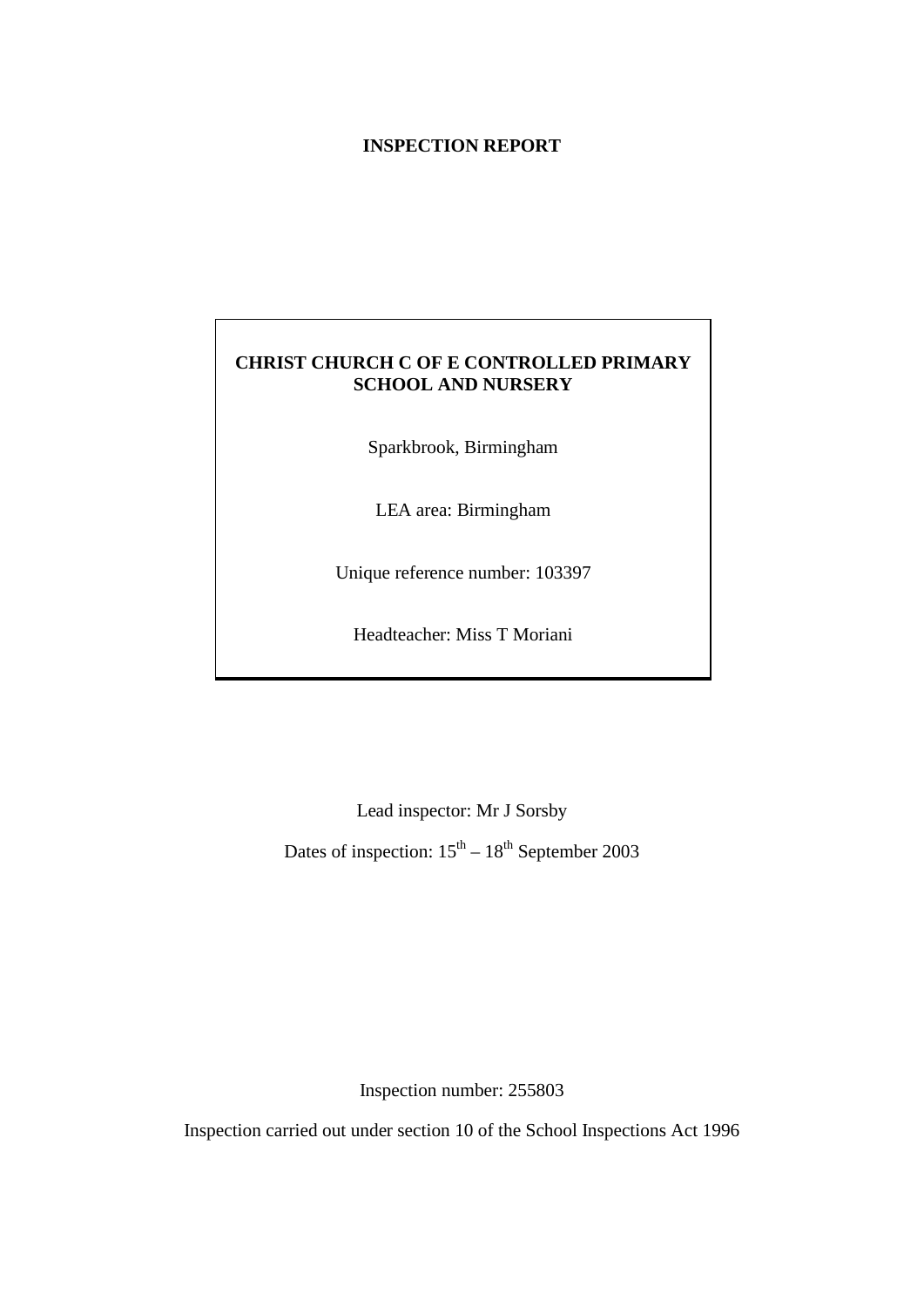#### © Crown copyright 2003

This report may be reproduced in whole or in part for non-commercial educational purposes, provided that all extracts quoted are reproduced verbatim without adaptation and on condition that the source and date thereof are stated.

Further copies of this report are obtainable from the school. Under the School Inspections Act 1996, the school must provide a copy of this report and/or its summary free of charge to certain categories of people. A charge not exceeding the full cost of reproduction may be made for any other copies supplied.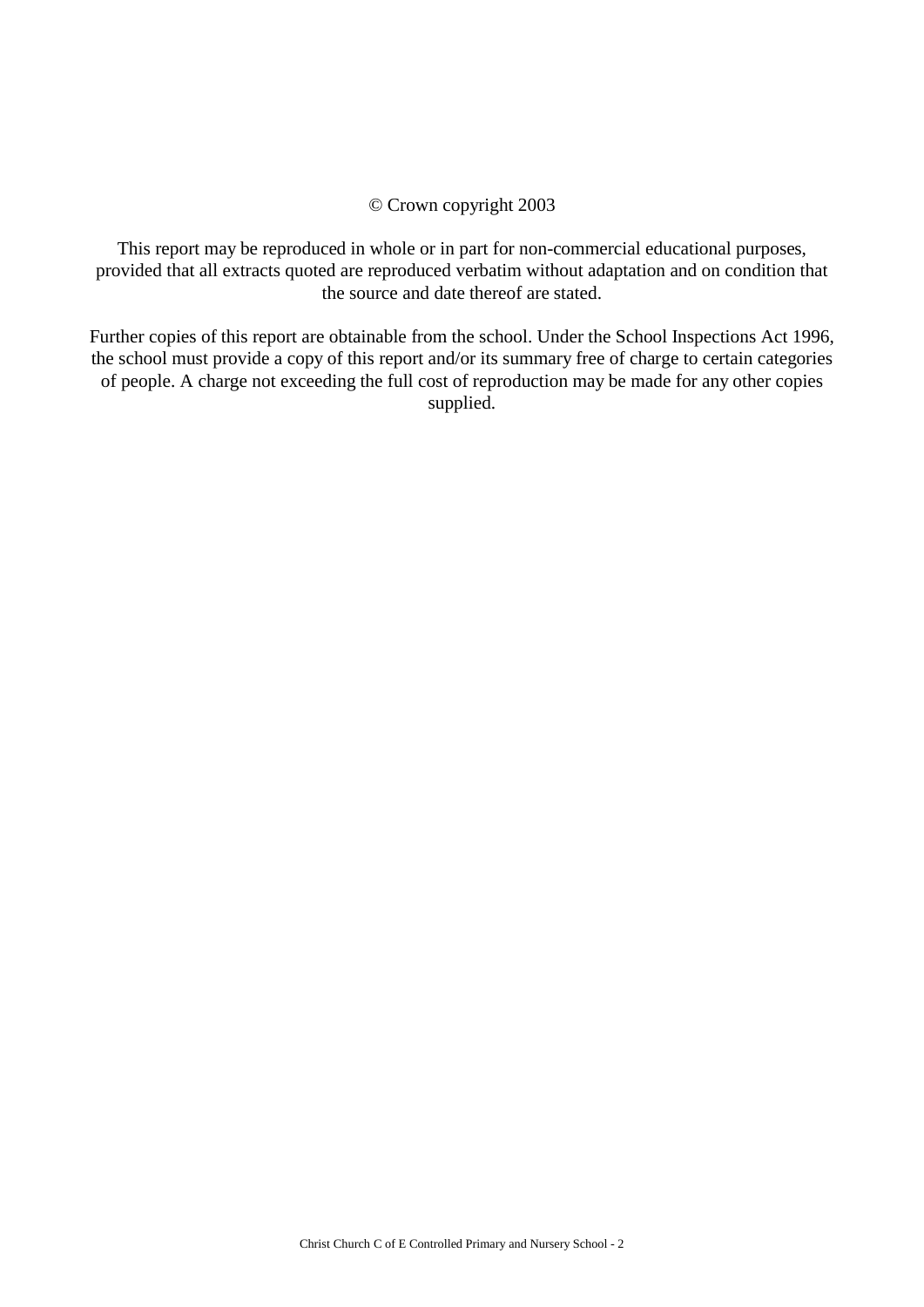## **INFORMATION ABOUT THE SCHOOL**

| Type of school:              | Primary                     |
|------------------------------|-----------------------------|
| School category:             | <b>Voluntary Controlled</b> |
| Age range of pupils:         | 3 to 11                     |
| Gender of pupils:            | Mixed                       |
| Number on roll;              | 221                         |
|                              |                             |
| School address:              | <b>Claremont Road</b>       |
|                              | Sparkbrook                  |
|                              | Birmingham                  |
| Postcode:                    | <b>B11 1LF</b>              |
|                              |                             |
| Telephone number:            | 0121 772 5121               |
| Fax number:                  | 0121 773 9372               |
| Appropriate authority:       | The Governing Body          |
| Name of chair of governors:  | Mrs Catherine Ray           |
|                              |                             |
| Date of previous inspection: | $10th$ October 2001         |

## **CHARACTERISTICS OF THE SCHOOL**

Christ Church C of E Controlled Primary School is located in an area of significant deprivation and provides the only full time nursery in the area. Pupils come from a wide variety of ethnic backgrounds, the largest single group being from Pakistan. A very small proportion of pupils are of white, UK heritage. Almost a third of all pupils joined or left the school last year, at a time other than normal. This is a high proportion. There are eighty per cent of pupils whose mother tongue is not English and this is very high. Of the remaining 20 per cent, half have significant special educational needs. Overall, eighteen per cent of pupils have special educational needs, mainly moderate learning difficulties. At almost four per cent, the proportion of pupils who have statements of special educational needs is high. Pupils' attainment on joining the school varies widely and is below average overall. This applies equally to those who join in nursery or reception and the high proportion who join late in their primary schooling, many of whom either know no English or have received no prior schooling.

The school provides a range of adult education activities, designed to enable parents, many of whom also do not speak English and are newly arrived, to acquire the necessary skills to support their children's learning. Despite a turbulent period two years ago and an almost total change of teachers since then, the school received the Schools Achievement Award and the Basic Skills Quality Mark in 2002 and the Healthy Schools award in 2003.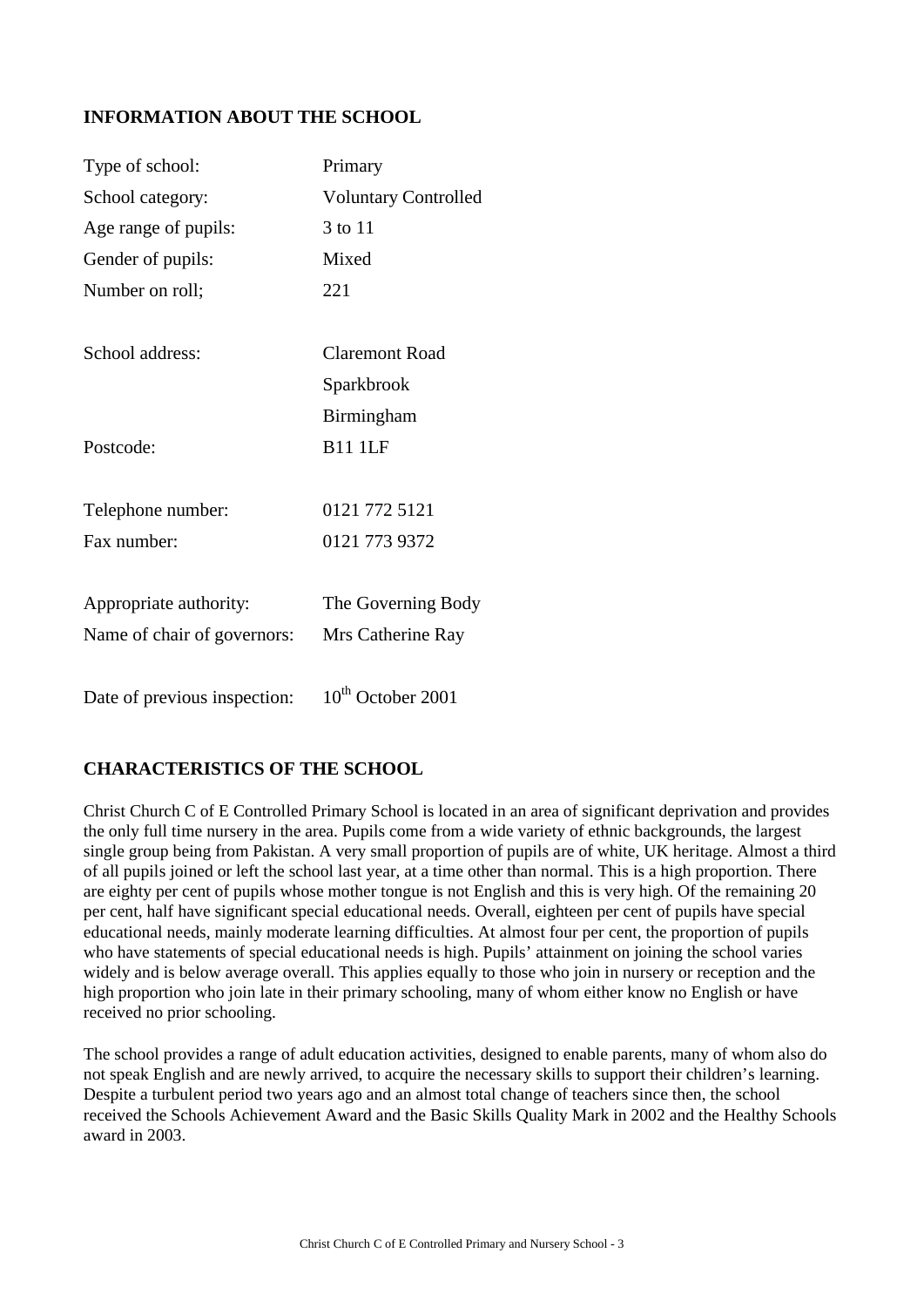## **INFORMATION ABOUT THE INSPECTION TEAM**

| Members of the inspection team |                |                | <b>Subject responsibilities</b>                                  |
|--------------------------------|----------------|----------------|------------------------------------------------------------------|
| 14042                          | J Sorsby       | Lead inspector |                                                                  |
| 8937                           | H Allen        | Lay inspector  |                                                                  |
| 25778                          | A Hicks        | Team inspector | Mathematics                                                      |
|                                |                |                | Science                                                          |
|                                |                |                | Information and communication<br>technology                      |
|                                |                |                | Design and technology                                            |
|                                |                |                | Geography                                                        |
|                                |                |                | Music                                                            |
| 21501                          | J Charlesworth | Team inspector | English as an additional language                                |
| 22821                          | L Wolstencroft | Team inspector | Areas of learning for children in the<br><b>Foundation Stage</b> |
|                                |                |                | Provision for pupils with special<br>educational needs           |
|                                |                |                | English                                                          |
|                                |                |                | Art and design                                                   |
|                                |                |                | History                                                          |
|                                |                |                | Religious education                                              |
|                                |                |                | Physical Education                                               |

The inspection contractor was:

Penta International Upperton House The Avenue Eastbourne East Sussex BN21 3YB

Any concerns or complaints about the inspection or the report should be made initially to the contractor. The procedures are set out in the leaflet *'Complaining about Ofsted Inspections'*, which is available from Ofsted Publications Centre (telephone 07002 637833) or Ofsted's website (www.oftsed.gov.uk).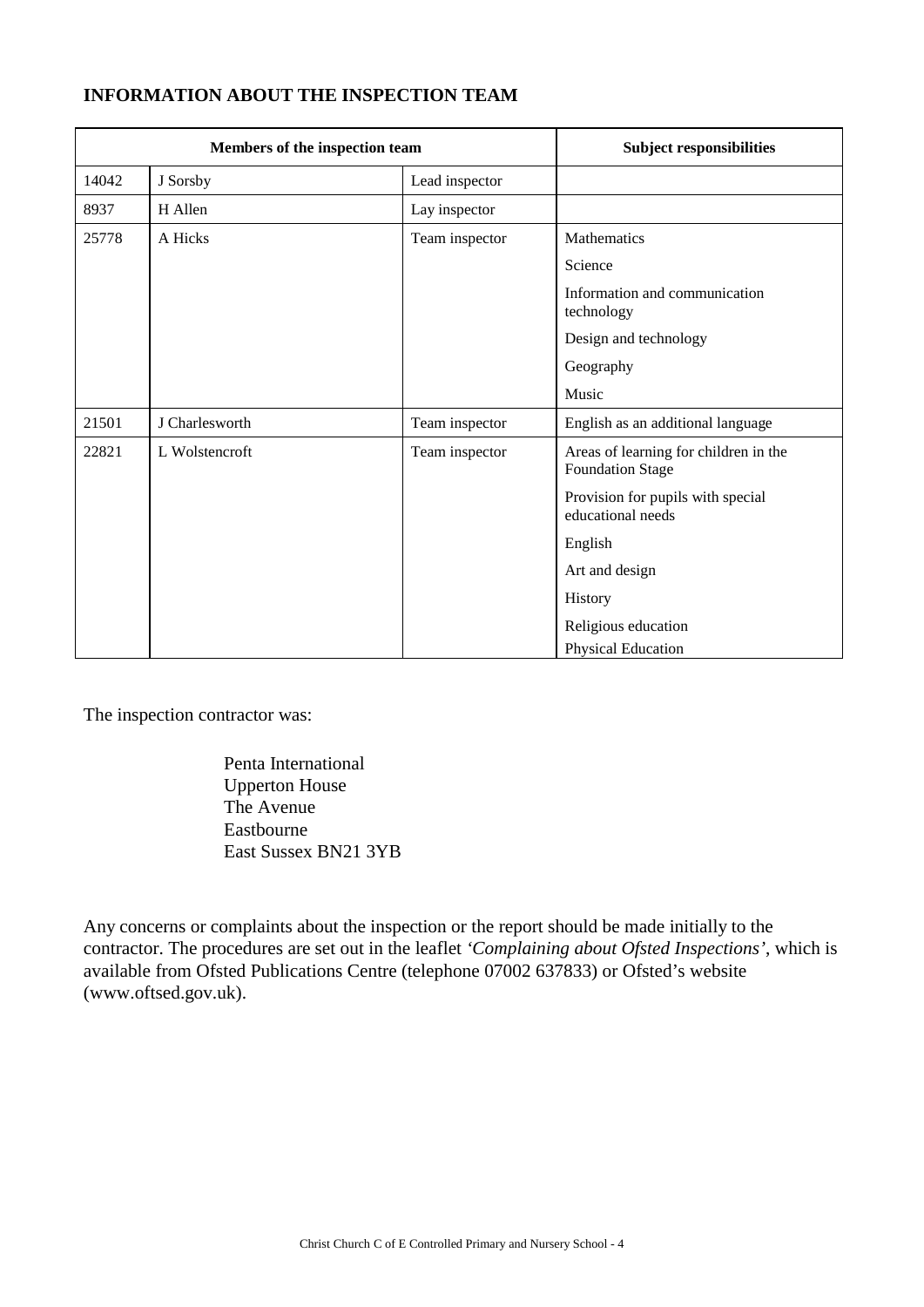## **REPORT CONTENTS**

|                                                                                       | Page |
|---------------------------------------------------------------------------------------|------|
| <b>PART A: SUMMARY OF THE REPORT</b>                                                  | 6    |
| PART B: COMMENTARY ON THE MAIN INSPECTION FINDINGS                                    |      |
| <b>STANDARDS ACHIEVED BY PUPILS</b>                                                   | 8    |
| Standards achieved in areas of learning, subjects and courses                         |      |
| Pupils' attitudes, values and other personal qualities                                |      |
| <b>QUALITY OF EDUCATION PROVIDED BY THE SCHOOL</b>                                    | 11   |
| Teaching and learning                                                                 |      |
| The curriculum                                                                        |      |
| Care, guidance and support                                                            |      |
| Partnership with parents, other schools and the community                             |      |
| <b>LEADERSHIP AND MANAGEMENT</b>                                                      | 15   |
| PART C: THE QUALITY OF EDUCATION IN AREAS OF LEARNING,<br><b>SUBJECTS AND COURSES</b> | 19   |
| AREAS OF LEARNING IN THE FOUNDATION STAGE                                             |      |
| <b>SUBJECTS IN KEY STAGES 1 AND 2</b>                                                 |      |
| <b>PART D: SUMMARY OF THE MAIN INSPECTION JUDGEMENTS</b>                              | 28   |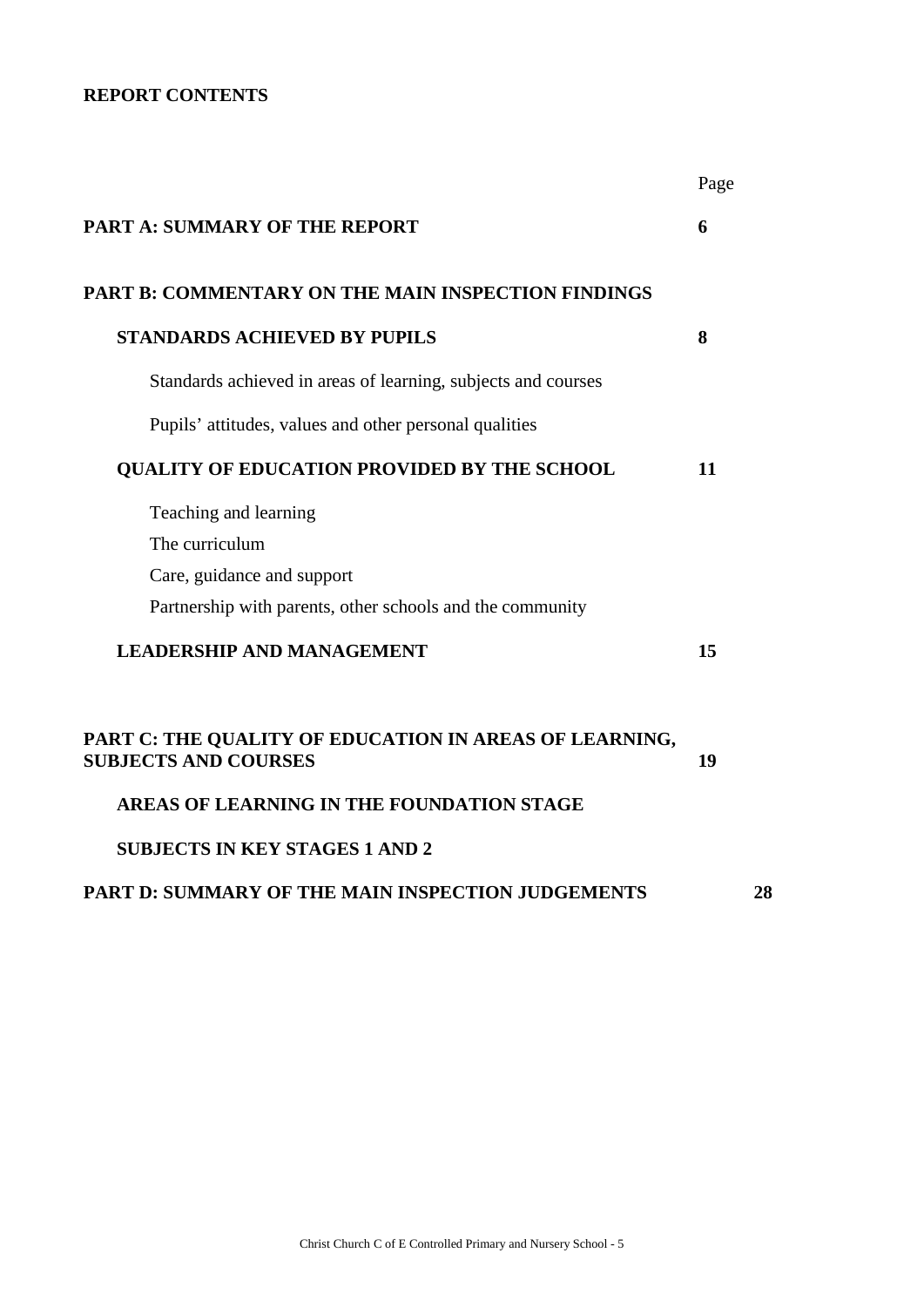## **PART A: SUMMARY OF THE REPORT**

## **OVERALL EVALUATION**

## **This school provides a satisfactory quality of education and is rapidly developing**. Good

leadership and management ensure satisfactory teaching despite high staff turnover and satisfactory learning despite very high pupil mobility and the majority speaking little or no English. Standards are below average. All pupils achieve satisfactorily including those with English as an additional language. Because these pupils are helped so well, despite many of them coming from significantly disadvantaged backgrounds, having little time in the school, and often little or no prior schooling, the school is judged to be providing **good value for money**.

The school's main strengths and weaknesses are:

- Pupils have good attitudes to work, behave well and despite language problems, learn satisfactorily. The quality of relationships between pupils and with staff are good.
- Good staff team work in lessons ensures the needs of each pupil are met.
- The headteacher provides very strong leadership and the management of the school is good.
- The school works well with parents and very well with the community.
- Teaching in reception is good as is a third of teaching overall.
- The school's provision for the teaching and learning of science is good.
- The school provides well for pupils with special educational needs.
- The curriculum is well adapted and enriched to meet the needs of pupils.
- Provision for pupils' care, welfare, health and safety is good.
- New teachers have not yet had training to teach English as an additional language.
- Standards have improved this year but overall, remain unsatisfactory in English, mathematics, science and information and communications technology (ICT). For many pupils, standards are lower than they should be because they are not with the school long enough to achieve well.

There has been good improvement in the school since the last inspection. Fundamental weaknesses with pupils' behaviour, a serious lack of motivation of pupils and poor relationships with parents have all been overcome very successfully, creating the conditions for raising standards. The Foundation Stage is much improved, as is the quality of teaching and learning overall, despite high staff turnover. Leadership and management, including the governance of the school are much better. Significantly, standards seen during the inspection are much better than a year ago.

| Results in National Curriculum<br>tests at the end of Year 6, |       | similar schools |       |      |
|---------------------------------------------------------------|-------|-----------------|-------|------|
| compared with:                                                | 2000  | 2001            | 2002  | 2002 |
| English                                                       | $E^*$ |                 | $E^*$ |      |
| <b>Mathematics</b>                                            | $E^*$ | $E^*$           | Е     |      |
| Science                                                       | F*    | $E^*$           | $E^*$ |      |

#### **STANDARDS ACHIEVED**

*Key: A - well above average; B – above average; C – average; D – below average; E – well below average; E\* - in the bottom 5% nationally. Similar schools are those whose pupils attained similarly at the end of Year 2*

**Pupils achieve satisfactorily throughout the school.** Standards are below the goals pupils are expected to reach by the end of their year in reception because many children have little knowledge of English when they join. Most children reach the targets set for them by the school, and achieve satisfactorily. At the age of seven, current pupils' standards in reading, writing and mathematics are below average, an improvement in reading and writing this year. In 2002 standards in mathematics were below average but those in reading and writing were well below average. For pupils now aged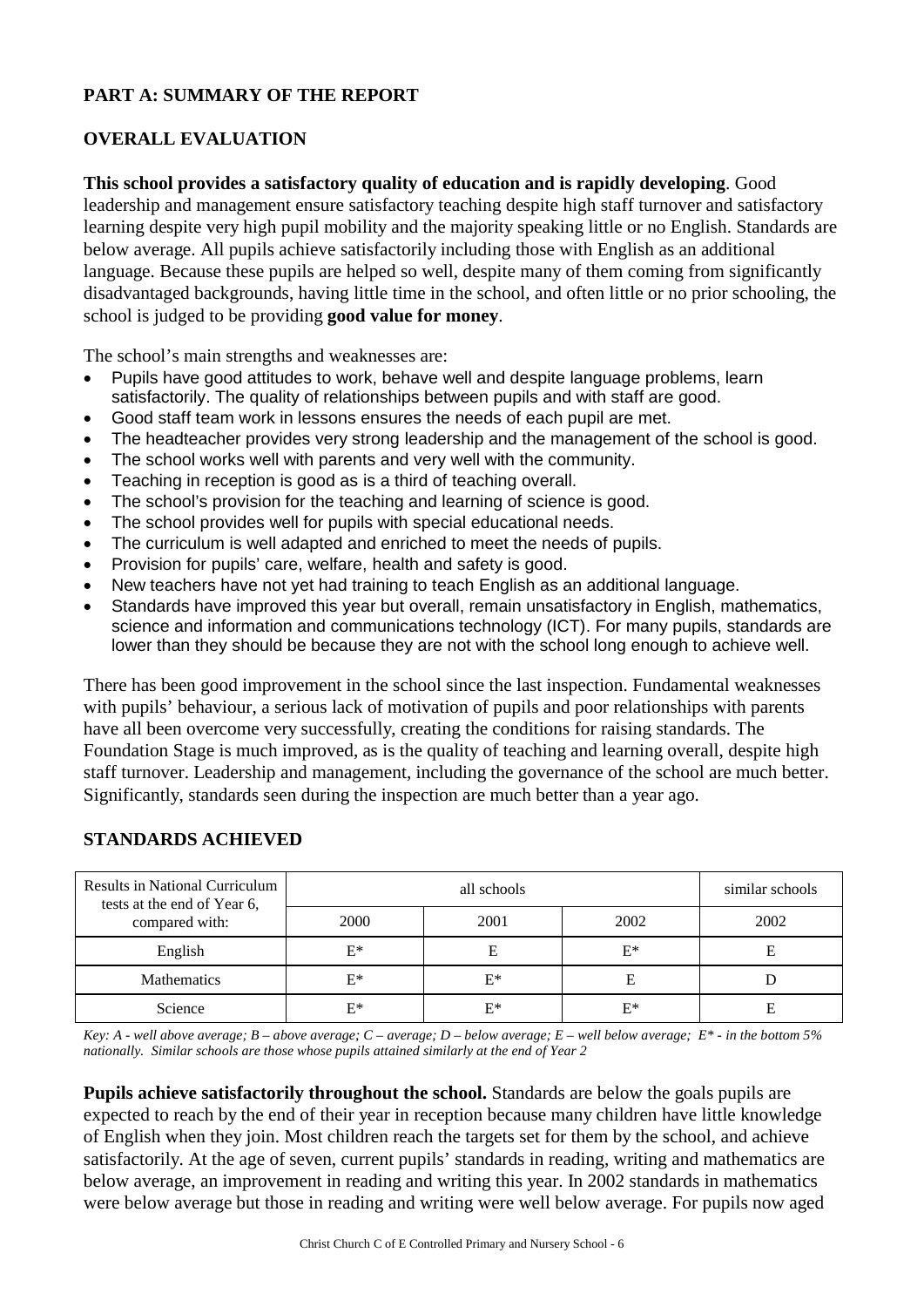eleven, standards are below average, which is a significant improvement since 2002, when they were in the bottom five per cent nationally in English and science and well below average in mathematics. The starting point for different groups of pupils has varied a lot from year to year, and so has their achievement in reaching the various standards they attain. Current seven and eleven year olds have achieved satisfactorily. Results for eleven year olds in comparison with similar schools have little significance because of the high mobility of pupils late in their primary school life. Some pupils for whom English is an additional language achieve high standards.

#### **Pupils' personal development is good as is their spiritual, moral, social and cultural**

**development**. They become mature young people ready for the next stage of their education. Their behaviour well and have good attitudes to studying. Improved attendance rates are satisfactory.

#### **QUALITY OF EDUCATION**

**The overall quality of teaching and learning is satisfactory and the school provides a satisfactory quality of education**. Teaching and learning the nursery / reception classes are good. In Years 1 to 6, teaching and learning are satisfactory overall, with a third being good or better. In those classes where teaching is satisfactory it is a result of teachers being new to the school, and some having had little experience of teaching English as an additional language. Training is planned to take place immediately. Pupils are supported well by skilled and experienced teaching assistants.

This is a caring school in which the needs of each pupil are met. Each pupil has a staff member to relate to and each receives good guidance and support. The curriculum is well designed to meet the particular needs of pupils and provides many opportunities that motivate and interest them. The good working links with parents and the very strong links with the community contribute significantly to pupils' learning and the standards they achieve.

## **LEADERSHIP AND MANAGEMENT**

**The overall leadership and management of the school is good.** The headteacher provides very strong leadership. Consequently the school has overcome previously deep-rooted problems with pupils' behaviour, the motivation of pupils, the mobility of teachers and relationships with parents and the community that were preventing improvements in standards. The governing body, much improved since the last inspection, now plays a well-informed, active and positive role in the development of the school. The very strong leadership has positioned the school so that standards can improve, and early evidence demonstrates this to be happening.

#### **PARENTS' AND PUPILS' VIEWS OF THE SCHOOL**

Following a period of very poor relationships, parents are overwhelmingly supportive and positive in their views of the school. They are pleased with their children's progress and believe the school to have high expectations. Almost all state that children's behaviour is good, their children like coming to school and they become mature and responsible. They praise the leadership and management of the school, the relationship between the school and home and the broad range of extra-curricular activities provided.

Less than a third of pupils completed questionnaires, and of them, approximately three quarters were positive about most or all aspects of the school. Significantly, half the respondents did not feel that other children behaved well. This was not borne out by inspection findings, nor by conversations with pupils.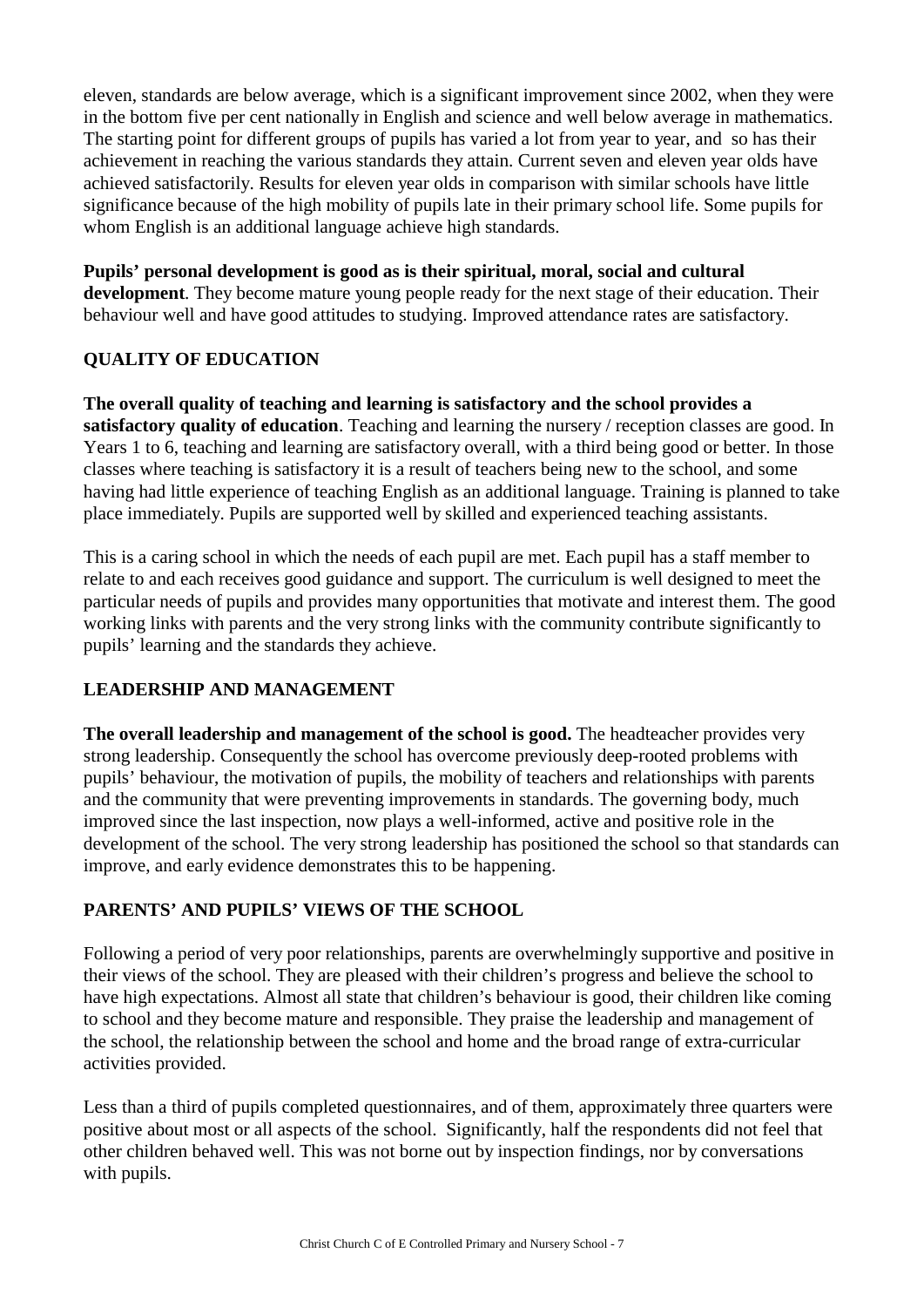## **IMPROVEMENTS NEEDED**

The most important things the school should do to improve are:

- Improve the quality of teaching to pupils for whom English is an additional language (the vast majority of pupils) by carrying out the planned training of teachers.
- Improve pupils' standards in English, mathematics, science and ICT by improving their ability to use spoken and written English.

## **PART B: COMMENTARY ON THE INSPECTION FINDINGS**

#### **STANDARDS ACHIEVED BY PUPILS**

#### **Standards achieved in areas of learning, subjects and courses**

Children achieve well in the Foundation Stage. Overall, pupils achieve satisfactorily in Years 1 to 6. Standards in the English, mathematics and science are below average.

#### **Main strengths and weaknesses**

- Children achieve well in the Foundation Stage and make good progress towards the targets set for them by the school.
- Pupils achieve satisfactorily in Years 1 to 6 despite many knowing little or no English when joining the school, and many joining late in their primary school life and having had little or no formal education. Those pupils who attend the school for long enough often achieve well and some pupils for whom English is an additional language achieve high standards.
- Standards in English, mathematics and science remain below average, and standards in ICT are below expectations. Standards are, however, rising, and pupils now in Years 2 and 6 are likely to achieve higher standards than pupils in 2002 or 2003.
- The achievement of a minority of pupils is limited by some ineffective teaching and support.

#### **Commentary**

| Standards in relation to the early learning goals by the end of reception in:                |                                                |  |  |  |
|----------------------------------------------------------------------------------------------|------------------------------------------------|--|--|--|
| Personal, social and emotional development<br>Below the level children are expected to reach |                                                |  |  |  |
| Communication, language and literacy                                                         | Below the level children are expected to reach |  |  |  |
| Mathematical development                                                                     | No judgement possible due to lack of evidence  |  |  |  |
| Knowledge and understanding of the world                                                     | Below the level children are expected to reach |  |  |  |
| Physical development                                                                         | No judgement possible due to lack of evidence  |  |  |  |
| Creative development                                                                         | Below the level children are expected to reach |  |  |  |

*Standards at the end of the Foundation Stage*

1. Children's standards are as they are for several reasons. Primarily, almost all children join these classes with little or no English. The judgement that their standards are below expectations is based on formal assessments at the start of nursery or when they join the school, that are carried out in their own first languages. This is slightly misleading because when working in class in English, standards appear to be significantly lower. Children receive good teaching and learn well. Consequently, by the end of reception, when formal assessment is carried out in English, children's standards remain below national expectations, although most have achieved well and reached the realistic targets set for them by their teachers. The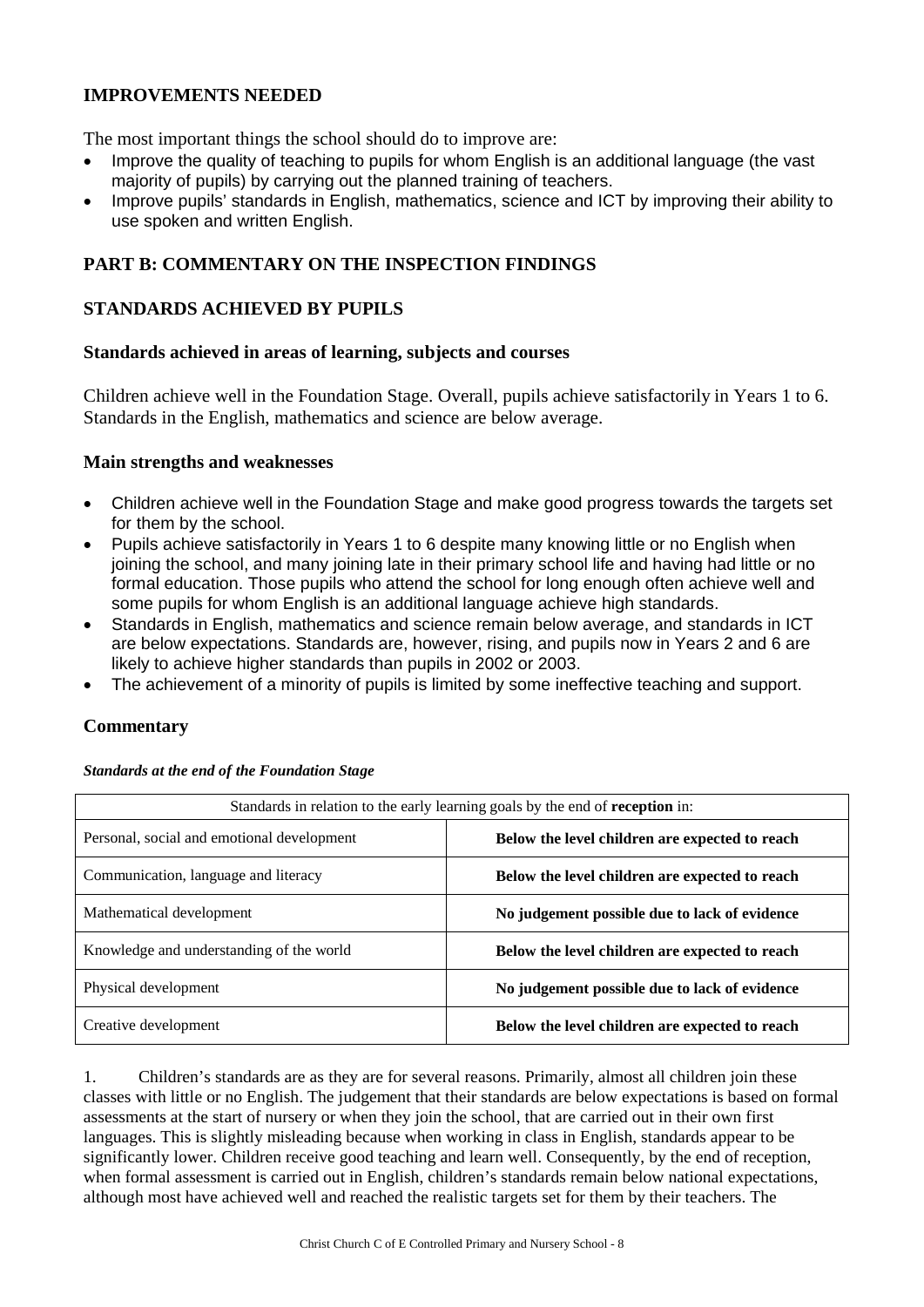leadership and management of the nursery and reception are good and the curriculum and individual lessons are well planned to meet the needs of children. A further complicating factor is that many children do not complete two full years in Foundation Stage. Because the school provides the only local full time nursery, children, often those with more ability in English, move to other schools at the end of Nursery.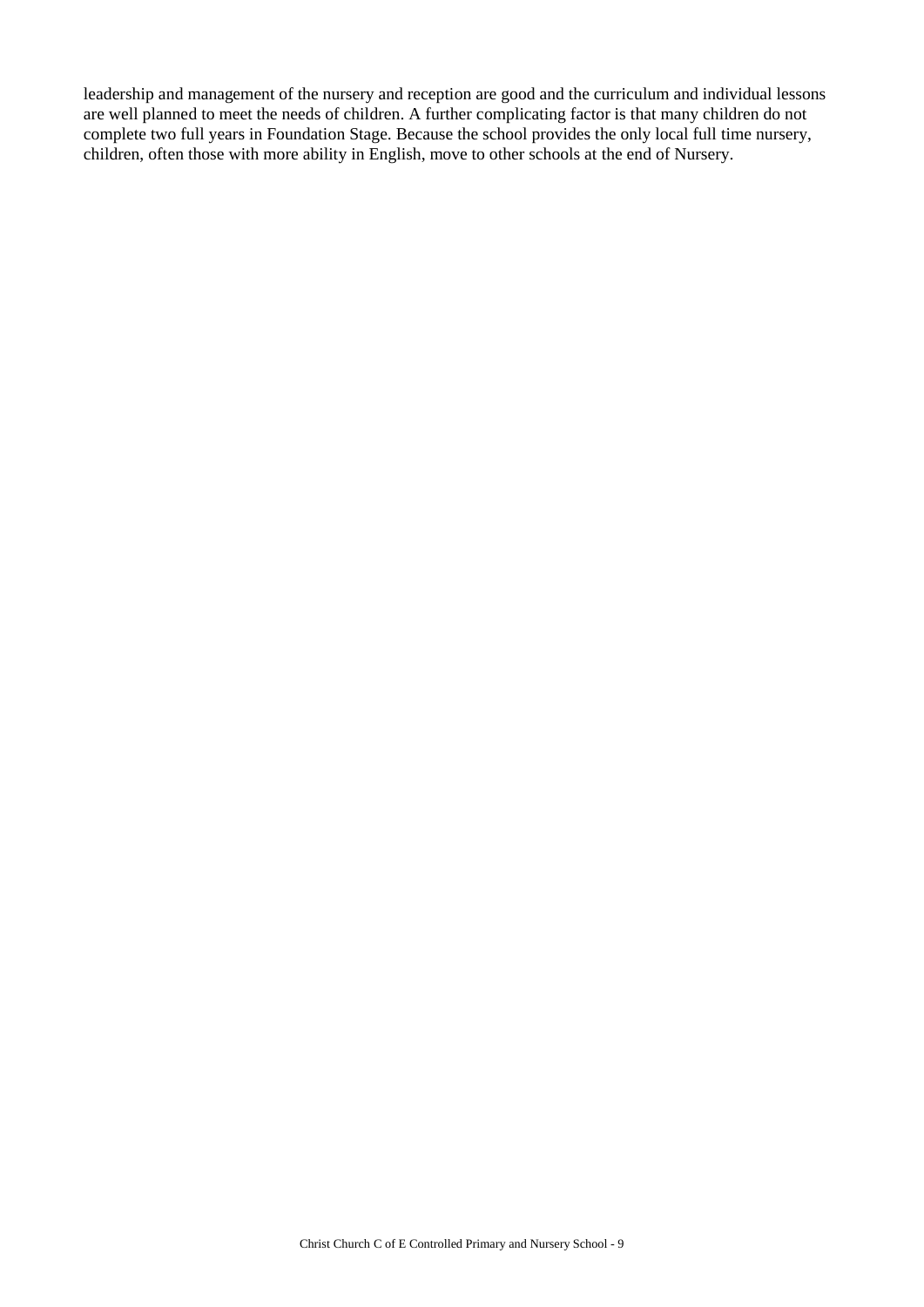| Standards in: | School results | National results |
|---------------|----------------|------------------|
| reading       | 13.5(13.1)     | 15.8(15.7)       |
| writing       | 12.4(11.9)     | 14.4(14.3)       |
| mathematics   | 16.0(13.6)     | 16.5(16.2)       |

#### *Standards in national tests at the end of Year 2 – average point scores in 2002*

*There were 26 pupils in the year group. Figures in brackets are for the previous year* 

2. In 2002, the most recent year for which comparisons are available, pupils' standards at the end of Year 2 were well below average in reading and writing and below average in mathematics. In comparison with similar schools, they were average in reading and writing and well above average in mathematics. Each of these results was an improvement since 2001, as are the standards of pupils currently in Year 2.

3. Standards in the national tests at the end of Year 2 in 2002 appear to demonstrate deterioration in reading and writing and maintenance of standards in mathematics. This is not the case because this group of pupils had lower standards when they joined the nursery and reception. They have achieved satisfactorily in all three subjects. Fundamental to these pupils' standards remaining unchanged in Year 1 and 2 is their prior knowledge of English. Their learning has also been disrupted by changes in teachers and new teachers not having, at this early stage of the academic year, received training in teaching pupils for whom English is an additional language. Never the less, teaching is satisfactory and pupils achieve satisfactorily. Even at this early stage in their education, the mobility of pupils is also a major factor. Many pupils have less than two full years at the school, either leaving or joining at times other than normal.

| Standards in national tests at the end of Year 6 – average point scores in 2002 |  |
|---------------------------------------------------------------------------------|--|
|                                                                                 |  |

| Standards in: | School results | National results |
|---------------|----------------|------------------|
| English       | 22.4(25.0)     | 27.0 (27.0)      |
| mathematics   | 24.2(22.5)     | 26.7(26.6)       |
| science       | 24.7 (24.5)    | 28.3(28.3)       |

*There were 27 pupils in the year group. Figures in brackets are for the previous year*

4. In 2002, the standards of pupils in Year 6 in English and science were in the bottom five per cent nationally, and in mathematics they were well below average. They were the same in comparison to similar schools, although this is misleading because so many pupils were new to the school, knew little or no English and had received little or no education. In 2002, standards fell in English, rose in mathematics and stayed static in science. Current pupils' standards have improved significantly and they are now below average in all three subjects.

5. Similar factors affect standards at the end of Year 6 as those at the end of Year 2. By the end of Year 6 the impact of pupil mobility is easier to see. Since 1995 (when the school began to keep computerised data) only 31 pupils who joined the school either in nursery or reception stayed with the school till the end of Year 6. Of course, many pupils joined the school during this time, but characteristically, because of their countries of origin, the proportion of those joining who know no English and who have had no previous schooling, increases each year. In 2002 and 2003, pupils achieved satisfactorily.

6. Pupils with English as an additional language achieve satisfactorily overall, and if they stay at school for long enough, all learn English and make satisfactory progress in all subjects. Some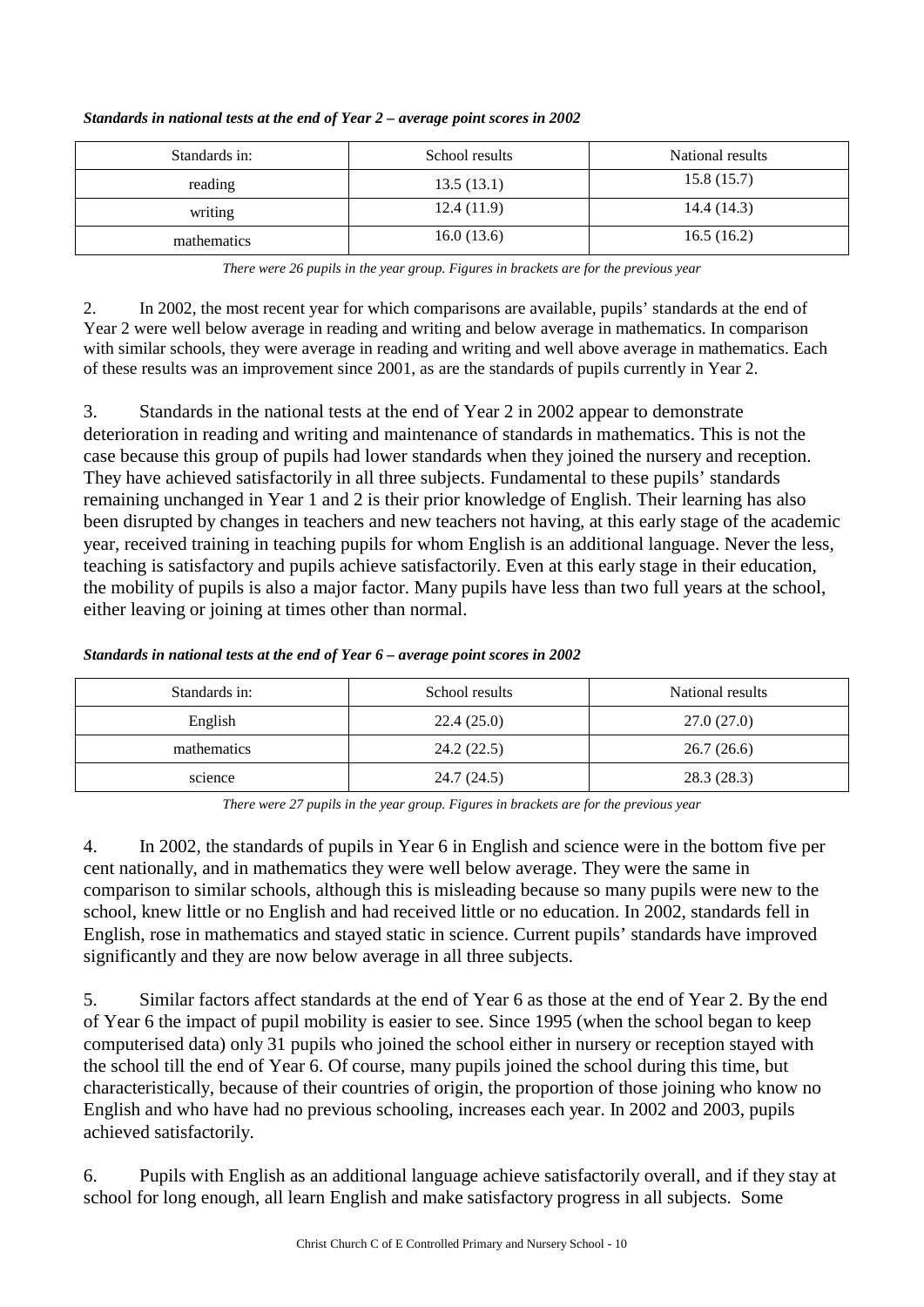become the school's highest attainers, doing very well in the national assessment tests at the end of Year 2 and Year 6. However, the achievement of a minority of pupils is hindered by some ineffective teaching and support. This is being addressed by training for staff, particularly those new to the school and to teaching pupils for whom English is not their mother-tongue.

7. Throughout the school, pupils' satisfactory achievement is the result of a combination of satisfactory teaching and skilled support given them by teaching assistants. The leadership and management of the school have also played a very significant role. Previously, pupils were reported to lack motivation and behave badly. This is no longer the case, and pupils' attitudes are good. Parent and pupil hostility to the school, has been fully overcome. Parents are very supportive of the school and of their children's learning. Massive staff turnover has been halted and the school now has a permanent staff. This has alleviated the problems of disruption of learning. Previously, some classes had more than a dozen teachers in the course of one year. The leadership and management of the school, particularly the headteacher, have overcome prior significant obstacles to raising pupils' standards and have created the conditions that can give rise to improvements. Early evidence in the current school year indicates that standards are rising.

## **Pupils' attitudes, values and other personal qualities**

8. Pupils' attendance has improved since the last inspection and is now satisfactory. Pupils' behaviour, personal development and spiritual, moral, social and cultural development are all good. However, spiritual and cultural development does not capitalise fully on pupils' wide range of ethnic backgrounds.

#### **Main strengths and weaknesses**

- Much improved attendance rate since the last inspection.
- Pupils' positive attitudes contribute well to their own learning.
- The significant recent improvement in pupils' behaviour.
- Little or no bullying a significant recent improvement.
- Social and moral development of all pupils.
- Very good racial harmony between pupils.
- Pupils with English as an additional language are well motivated, particularly when being taught in small groups.
- Where support for pupils with English as an additional language is lacking in some lessons, pupils' attitudes and behaviour deteriorate.

#### **Commentary**

9. Pupils arrive promptly for school. Improving pupils' attendance has been a priority of the school and parents have supported the school in raising levels so they are now in line with national averages.

10. Most pupils state that they like coming to school. This positive attitude is reflected in the classroom where pupils are usually eager to answer questions and clearly want to do well. Even where pupils find tasks difficult they still usually try hard. Older pupils speak of their aspirations to attend particular secondary schools aware that in many cases this requires extra work and examinations for them to achieve their ambitions. Pupils often give art and design, literacy, mathematics and physical education as their favourite subjects.

11. Pupils' behaviour both in the classroom and around school is generally good. Pupils are aware of the school rules and consider them to be fair. The zero tolerance approach to bullying recently introduced by the school has resulted in a high exclusion rate. However, pupils consider the system of sanctions including exclusions is fair and has made things better. "Everyone knows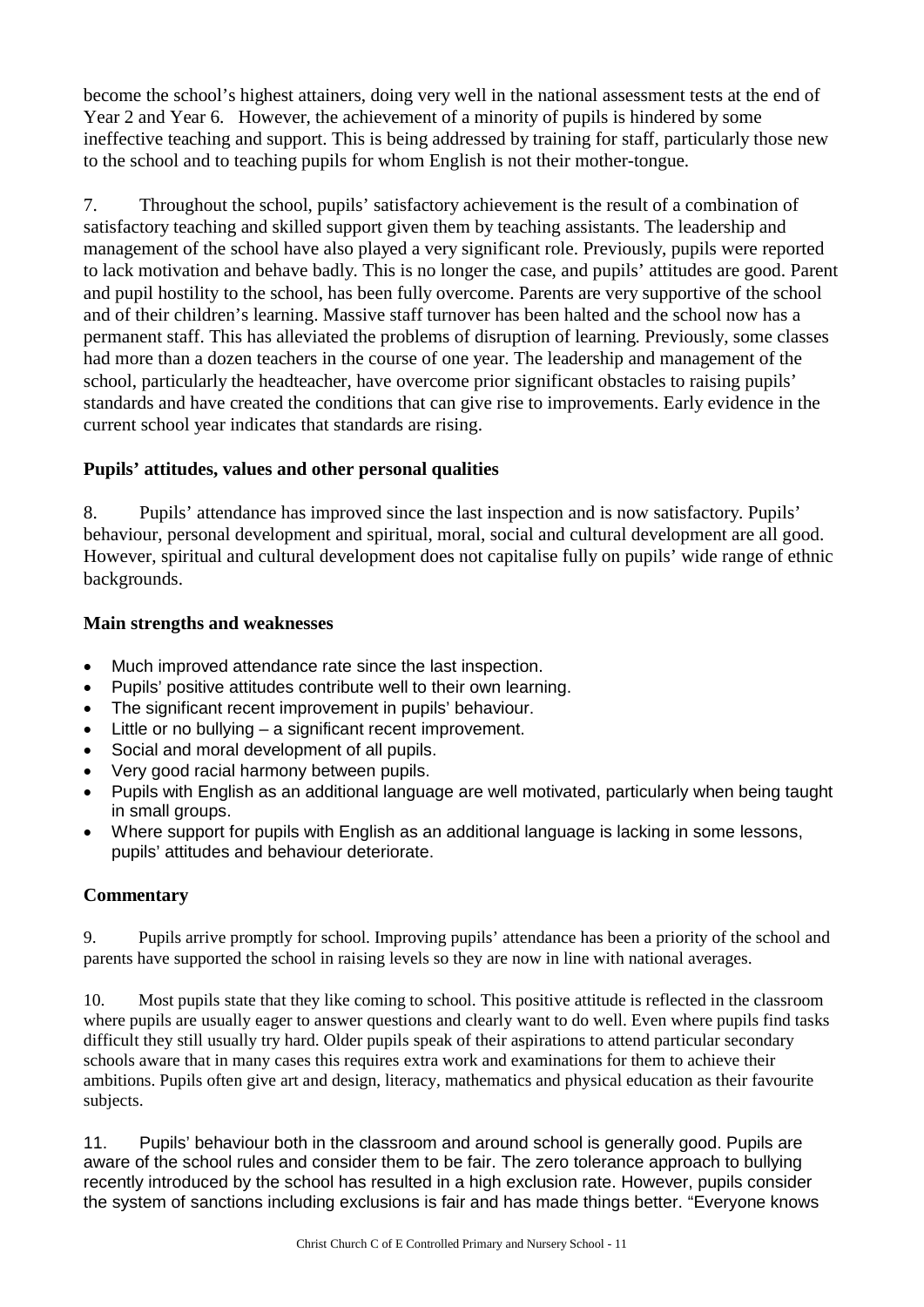the rules" is the consensus. The school sets high expectations of pupils' behaviour and works well to achieve them.

12. When given appropriate support, pupils who are learning English as an additional language are very motivated, try hard and behave well in lessons – even when work is not well matched to their needs. They feel comfortable and secure in the small groups where they receive special support in their home language, and have good relationships with one another and the adults involved. Where pupils do not receive suitable support to understand and take part in the lesson, they do not listen and the behaviour of some becomes disruptive.

13.Relationships between pupils are very good. Pupils from similar ethnic backgrounds and with the same home language support each other well. However, all pupils regardless of background, generally get on well with each other and there is a true community spirit about the school. This is engendered at a very early age beginning in the nursery, where pupils work, play and have meals together in a very pleasant and supportive way.

#### **Attendance**

#### *Attendance in the latest complete reporting year (%)*

| Authorised absence |     | Unauthorised absence |  |
|--------------------|-----|----------------------|--|
| School data:       | 4.9 | School data :        |  |
| National data:     |     | National data:       |  |

*The table gives the percentage of half days (sessions) missed through absence for the latest complete reporting year.*

#### **Exclusions**

#### *Ethnic background of pupils Exclusions in the last school year*

| <b>Categories used in the Annual School Census</b>  | No of pupils<br>on roll | Number of<br>fixed period<br>exclusions | Number of<br>permanent<br>exclusions |
|-----------------------------------------------------|-------------------------|-----------------------------------------|--------------------------------------|
| White $-$ British                                   | 11                      |                                         |                                      |
| Mixed – White and Black Caribbean                   | 14                      |                                         |                                      |
| Asian or Asian British – Pakistani                  | 86                      | 6                                       |                                      |
| Asian or Asian British – Bangladeshi                | 25                      |                                         |                                      |
| Asian or Asian British – any other Asian background | 65                      |                                         |                                      |
| Black or Black British – African                    | 20                      |                                         |                                      |

*The table gives the number of exclusions, which may be different from the number of pupils excluded.*

## **QUALITY OF EDUCATION PROVIDED BY THE SCHOOL**

14. The school provides a satisfactory quality of education. The quality of teaching and learning is satisfactory and pupils are well cared for. Their welfare receives appropriate high priority. The curriculum is satisfactory in its range and depth of study and provision for pupils with special educational needs is good. Provision for pupils for whom English is an additional language is satisfactory. Links with parents are good and those with the community are very good.

#### **Teaching and learning**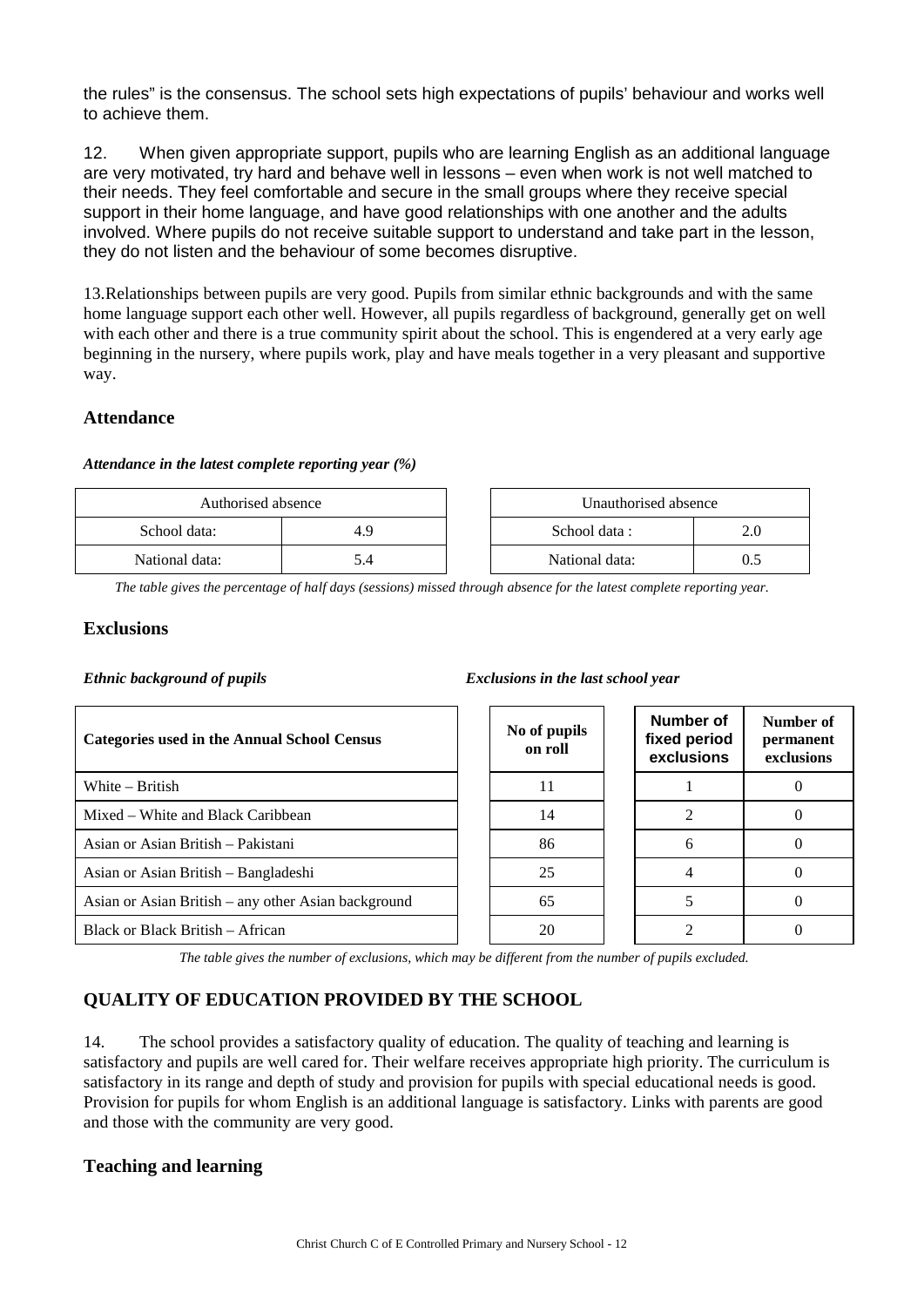15. The quality of teaching is satisfactory overall. Overall, a third of teaching was good or very good. All teaching in the Foundation Stage was good and the majority of teaching in Years 1, 5 and 6 was good or better. One unsatisfactory lesson was seen. In all lessons seen, the quality of pupils' learning corresponded to the quality of teaching. Teachers measure what pupils know, understand and can do and use this information to help plan future lessons. In reception this is done well, while in the rest of the school it is satisfactory.

#### **Main strengths and weaknesses**

- Teachers encourage and motivate pupils well and as a result pupils learning is satisfactory despite the majority learning English as an additional language.
- Good use is made of teaching assistants, particularly to support pupils for whom English is an additional language and those with special educational needs.
- Good attention is paid to ensuring that all pupils have equal opportunity to succeed.
- Pupils have a good ability to work independently and collaboratively.
- Because most teachers are new, they have not yet been trained in the specific skills required to teach pupils for whom English is an additional language. However, their teaching is satisfactory and is well supported by skilled teaching assistants.

#### **Commentary**

#### *Summary of teaching observed during the inspection in 32 lessons*

| Excellent | Very good | Good    | Satisfactory | Unsatisfactory | Poor     | Very Poor |
|-----------|-----------|---------|--------------|----------------|----------|-----------|
| $0(0\%)$  | 2(6%)     | 10(33%) | 18 (58%)     | 1(3%)          | $0(0\%)$ | $0(0\%)$  |

*The table gives the number of lessons observed in each of the seven categories used to make judgements about lessons; figures in brackets show percentages where 30 or more lessons are seen.*

16. Teachers plan their lessons well and take care to ensure that pupils of all abilities find sufficient challenge in their work. They take time to ensure that all pupils understand concepts before moving on. Teachers are particularly skilled at motivating and encouraging pupils, and this has contributed well to pupils' positive attitudes to learning. Good use is made of teaching assistants to support and enable those pupils who find work difficult.

17. As with all other pupils, the teaching for pupils with English as an additional language, who constitute 80 per cent of pupils, is satisfactory. Overall, pupils learn English, and make progress in all subject areas. Some teachers are very skilled in supporting the pupils, for example by ensuring there is an emphasis on speaking, listening and understanding throughout every lesson. In a geography lesson in Year 2, a teacher discovered that pupils did not understand what *the seaside* was, and spent valuable time developing this concept with them. Lessons are interesting and pitched so that all pupils are involved and challenged, and as a result, they enjoy themselves and are keen to learn. Skilled teaching provides alternatives to writing, such as tape recorders, for pupils who have good understanding but limited writing skills. The frequent assessment of pupils' developing English language tells the school's managers where extra staff support should be allocated, and bilingual staff slip easily in and out of pupils' home language to support their learning effectively.

18. Teaching is less successful in a few lessons, and in these, pupils underachieve. Methods used in some withdrawal groups do not match those used in classes – for example for the teaching of letter names and sounds – which is confusing for pupils. In some lessons there are not enough resources to support learning in any language, and the adult's own language skills are not strong enough to correct pupils' mistakes. Work set does not always match either pupils' language or skill level. For example, on one occasion, all pupils in a withdrawal group were working at the pace of those with fewest English language skills, which meant that time was wasted whilst they all caught up. On another occasion, pupils were set calculations to 100 when they did not understand the concept of *tens and units*. Such events slow down some pupils' learning.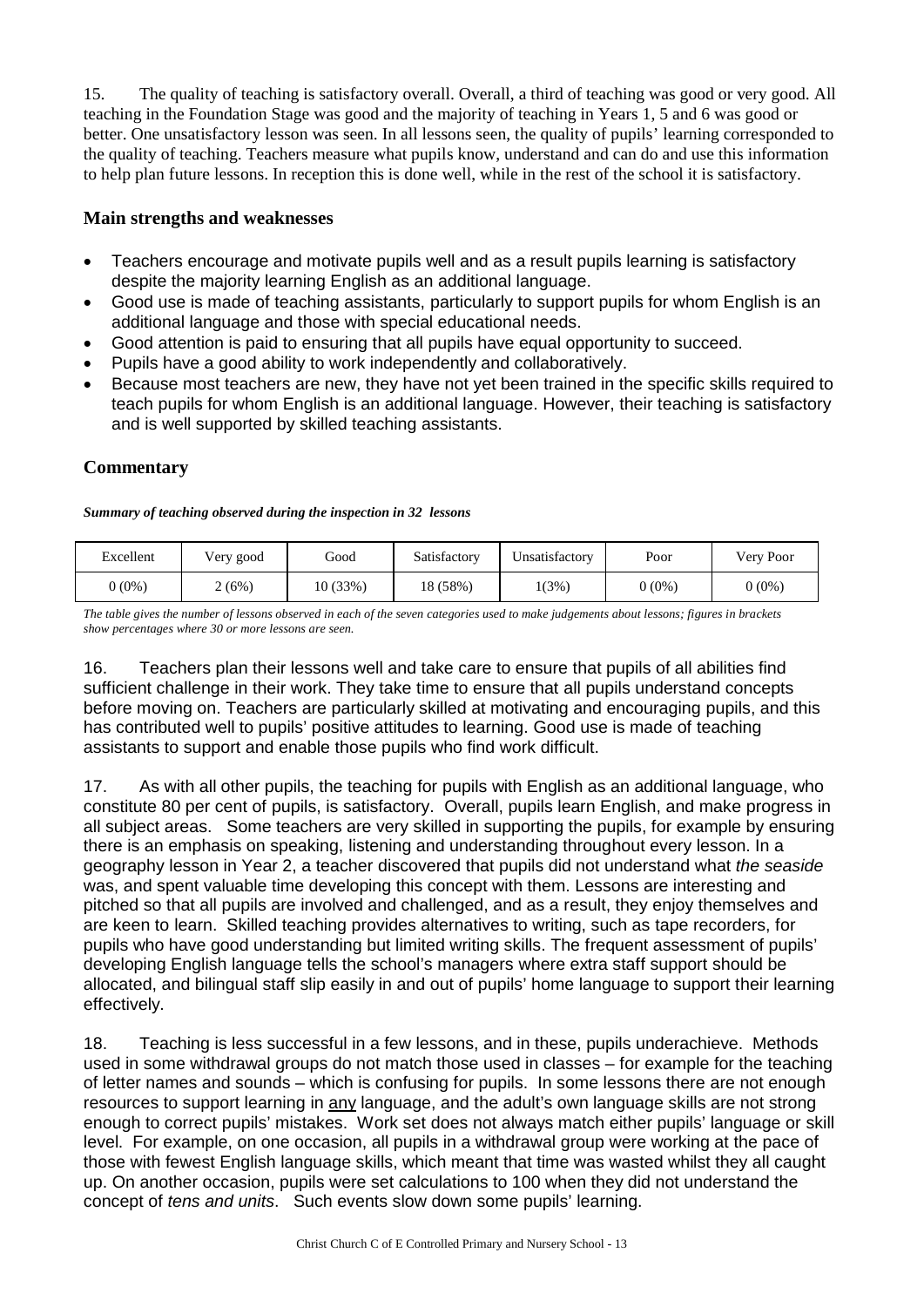19. The significant improvement in pupils attitudes to learning and to school, and the quality of the relationships between them is exemplified by their good ability to work collaboratively as well as independently. The majority of pupils find lessons fun. They have to work hard but get help when they are stuck. Almost all pupils say that teachers show them how to improve their work.

20. Overall, assessment of what pupils know, understand and can do is used effectively to plan lessons to meet pupils' individual needs and to build incrementally on pupils' knowledge. This ensures that although some teachers are less skilled than others at teaching pupils for whom English is an additional language, the school provides adequately for all pupils. Good teaching, as opposed to that which is satisfactory, is characterised by a greater awareness as to how to engage the interest of pupils for whom English is an additional language, and to support such pupils and promote their learning.

## **The curriculum**

21. The school provides a satisfactorily broad curriculum that is well enriched through innovative schemes designed to meet the needs of pupils.

#### **Main strengths and weaknesses**

- Good provision for pupils with special educational needs.
- Good planning of work to challenge higher attaining pupils.
- Grouping of pupils by their level of attainment in literacy and numeracy across Years 5 and 6 is working well.
- Provision of the breakfast, Saturday and summer clubs helps meet the needs of many pupils.
- There is good involvement of community groups in enhancing the curriculum
- The curriculum is not designed or adapted to make best use of the rich breadth of pupils' ethnic origins.

#### **Commentary**

22. The curriculum includes all subjects of the National Curriculum and religious education. Teachers and the school's senior management are very conscious of the need to do all they can to help all pupils to get as much as they can from lessons, and this is particularly so for pupils whose first language is not English. Similarly, they are aware that many pupils join the school with little or no previous education, and that they need help to access lessons. The school therefore provides a range of extra-curricular activities, such as breakfast club, to help social and language development, Saturday club, to provide extra support to pupils and summer club to maintain pupils' interests and motivation. The involvement of the community also helps pupils make progress. For example, a theatre group visited the school during the inspection and their dramatisation of life in Ancient Rome and Egypt, in which all pupils in the appropriate classes participated, ensured that all had a greater understanding than before.

23. Because teachers have a satisfactory knowledge of each pupil's level of attainment they are able to adapt lessons accordingly. Most pupils feel that that they learn new things in lessons. Also, extra classes are held for pupils who are more capable but slightly behind in English and mathematics. The pupil grouping arrangement across Years 5 and 6 enables all pupils in these year groups to work at their level of ability and to be challenged by their work to achieve more.

24. Teachers try to use the ethnic diversity of pupils to strengthen their understanding and learning. For example, references made to the foods some pupils eat at home helped all pupils in one class to begin to understand cultural diversity. However, this is not a theme that is planned into the curriculum, and consequently some opportunities are lost.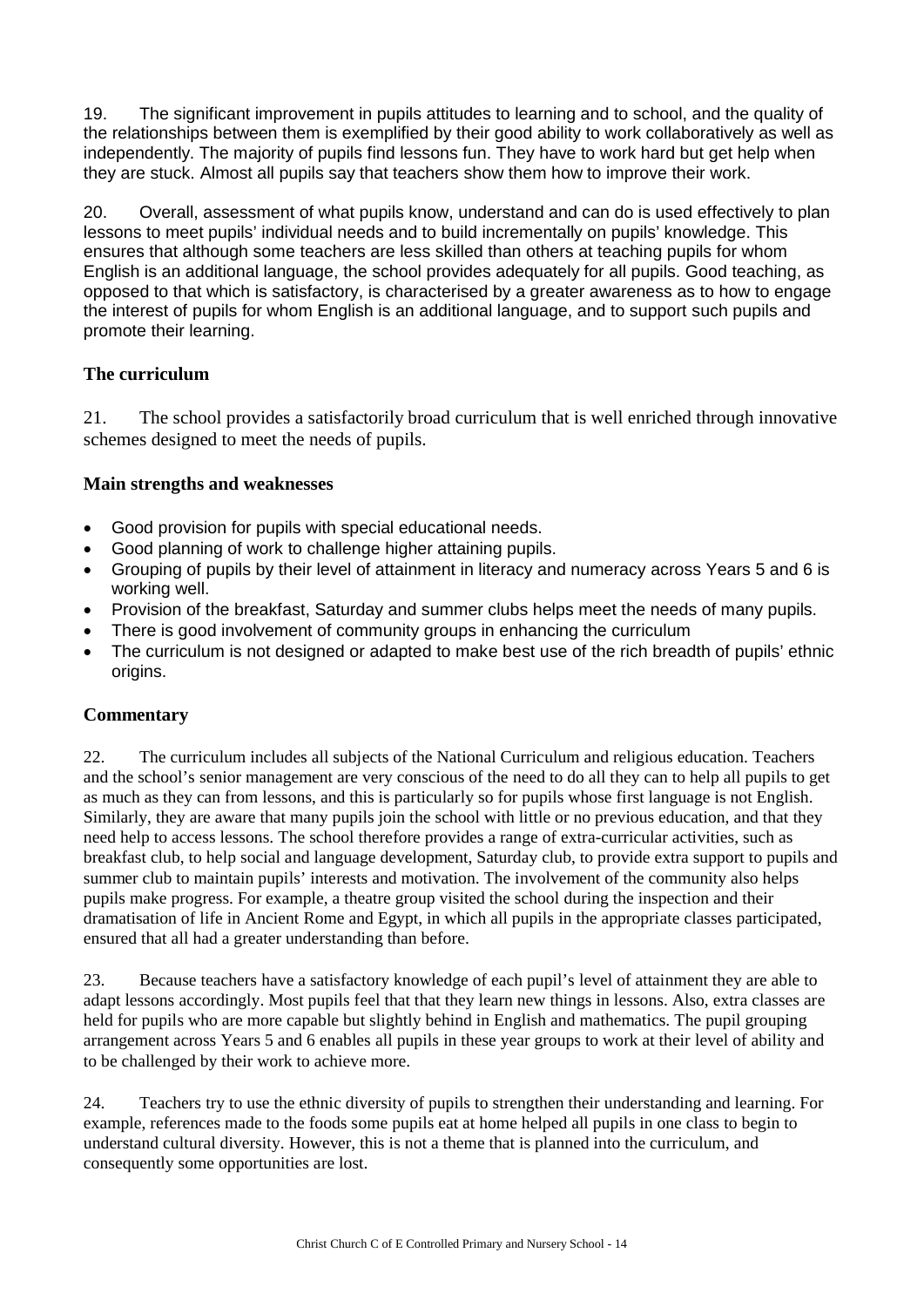25. Provision for pupils with special educational needs is **good** across the school. Achievement is satisfactory. Individual education plans are in place and targets on these are clear and focussed on individual need. Teachers have responsibility for setting and reviewing targets. Overall teachers plan appropriate work for these pupils. Pupils receive good support from support staff who know pupils well. This is most effective where teachers' planning clearly reflects the role of the support staff and the targets for the pupils. Pupils achieve only satisfactory despite good provision because of the combination of language difficulties and special educational needs that many have to overcome.

26. Special educational needs is well led and managed. The special educational needs coordinator works with both teachers and pupils and effectively shares expertise in this area. Effective systems are in place to ensure that the progress of individual pupils is tracked. Procedures relating to statements of special educational needs are fully in place and effective. Parents are involved in reviews of individual education plans and in Annual Reviews. As a member of the senior management team the special educational needs co-ordinator reports regularly to the head and other senior staff. The school works well with a wide range of visiting specialists and other agencies and makes effective use of the expertise available. Resources are used efficiently. The provision has been maintained satisfactorily since the last inspection.

27. Overall, the school's accommodation and learning are sufficient to meet the needs of the curriculum. The accommodation in reception classes is good.

#### **Care, guidance and support**

28. The school's provision for pupils' care, welfare and safety, the advice and guidance for pupils and the steps taken to seek and act on their views are good overall. The support given to children in the nursery and reception provides a very good start to their education.

#### **Main strengths and weaknesses**

- The school provides well for pupils' care and welfare.
- Because most teaching assistants are bilingual, pupils each have someone to whom they can go to for help on personal matters.
- Pupils' views are taken very seriously.
- The school ensures all pupils are valued equally and fully involved.
- The support to children in the nursery and reception classes is very good because of the high level of staff expertise in children's own languages.

## **Commentary**

29. Pupils feel safe in school and confirm they feel confident they can talk to teachers and teaching assistants if they have any problems. Most pupils say that they will usually turn to classmates for support in the first instance and this reflects the schools' success in promoting peer mentoring as a way to resolve disputes or upsets.

30. The care and welfare of pupils joining the school is particularly strong in the Foundation Stage where younger pupils respond well to working in small groups and quickly form supportive friendship in class. Pupils are well supported in developing other social skills such as dressing themselves, eating their lunch and playing together. An informal "buddy" system, where children of similar backgrounds and home language are asked to look after newcomers, ensures that children who join the school at times other than normal also receive good support.

31. Very good care is taken to ensure that pupils with English as an additional language feel supported and included in the school, and that they have someone they can turn to who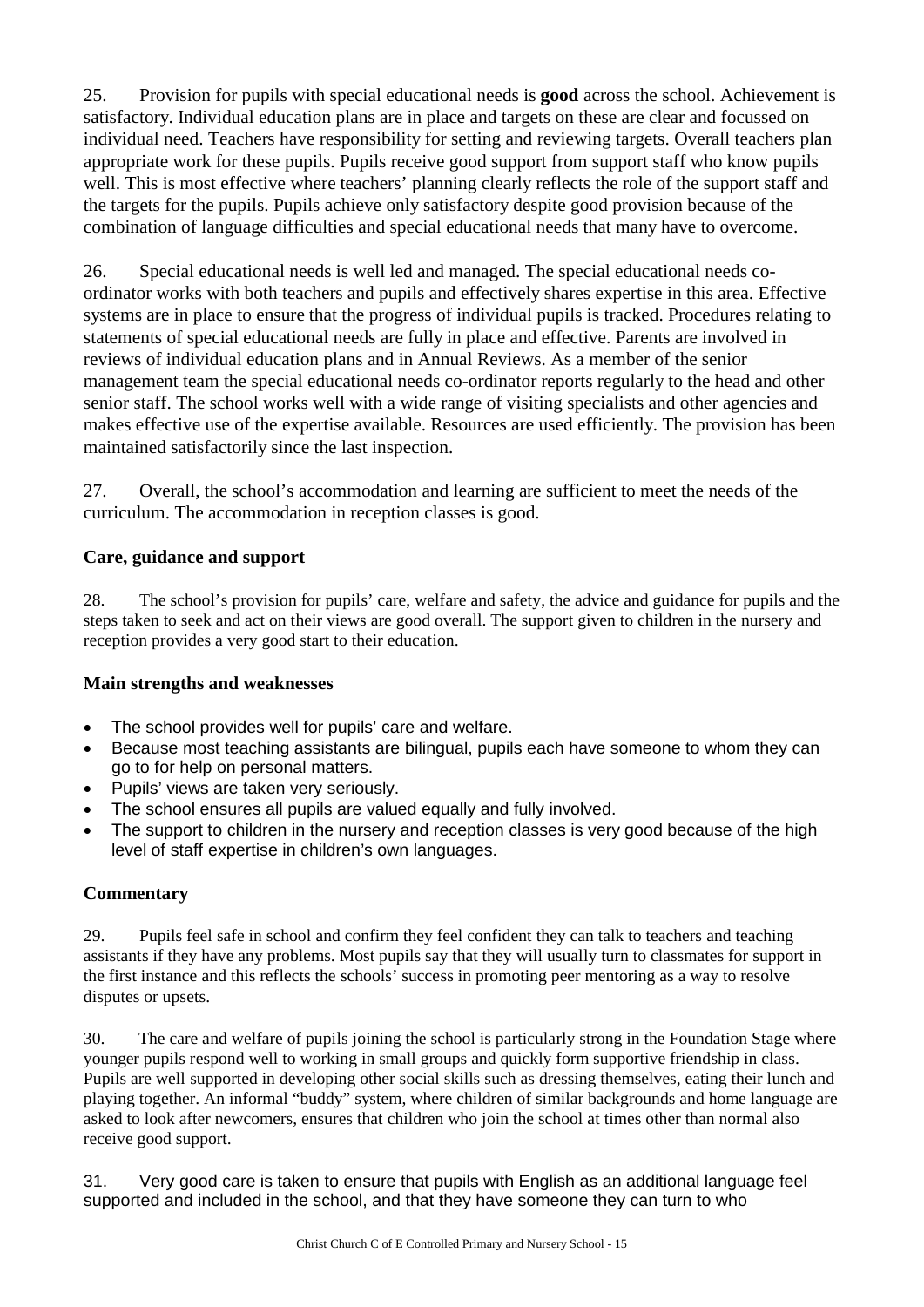understands them. Monitoring of individuals' achievement is good, and extra support is given to them as a result. However, the quality of this support is not consistent and not always fully effective or focused on helping them learn as much and as quickly as possible. This is because some teachers need to receive the planned training on teaching pupils with English as an additional language.

32. Pupils confirm they feel valued by teachers and members of the School Council confirm they have had suggestions taken up by the school and even have a budget they are allowed to spend. although they were not sure how much their budget was! The School Council is allocated time to seek the views of fellow classmates and is able to report back to the whole school during assemblies.

33. Pupils are consulted about their education and discuss the targets they are going to work towards during the term. However, not all teachers refer to these targets sufficiently during lessons. Never the less, pupils are aware of their targets and work hard to achieve them.

## **Partnership with parents and other schools**

34. The school has been very successful in winning the support of parents. It now has good relationships with parents.

#### **Main strengths and weaknesses**

- Good links with all parents support pupils learning well.
- School works well with non- English speaking parents, enabling them to support their children's learning.
- Very good provision for pupils' families supporting pupils' learning.
- Good links exist with other schools.

#### **Commentary**

35. After a period of poor relationships, parents are now happy with the school and the education it provides for their children. Parents are comfortable in approaching the school with problems. As well as informal contact with teachers, support staff and the head teacher at the beginning and end of the school day, parents are aware they can also contact the school home/school liaison teacher to discuss any concerns or receive advice.

36. Parents and carers of children with special educational needs have good communications with the school. They have a formal termly opportunity to discuss their children's progress and future targets, and most take advantage of this opportunity, as well as talking to their child's teacher whenever they feel this to be necessary or they want to enquire about progress.

37. Where appropriate, the school uses bi-lingual staff to ensure non-English speaking parents are as involved as possible with school life. This enables parents to be better informed at the time their children join the school as well as at meetings that take place during the school year.

38. The school actively encourages all parents to support their children's studies and has worked hard to enable parents to do so more effectively. Many events have been arranged through the Parent Partnership Group that both enable parents to be better informed of what goes on in school and also improves parents' skills and understanding. For example, during the inspection many parents and other family members attended a combined design and technology and literacy morning to support Year 5 and Year 6 pupils who were designing and making cushions. Family members were able to work alongside children and pass on their sewing skills and later help them write down the steps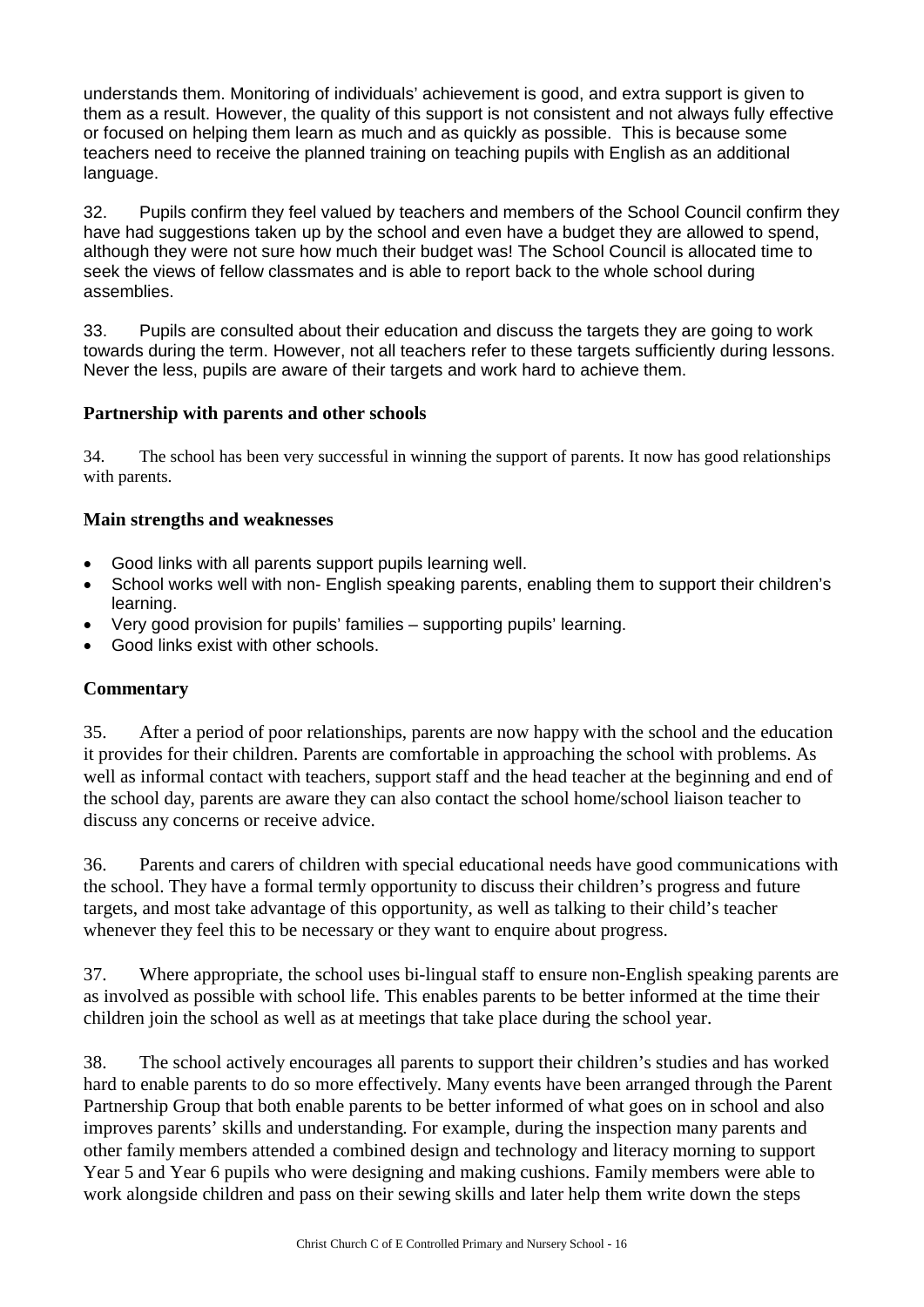involved. Even parents with little or no English were able to make valuable contributions to the morning as children or support staff translated tasks and parents were then able to instruct their children in their mother tongue.

39. There are good links established with other schools. Good arrangements are in place for the transfer of pupils to secondary school, and good support is received from other schools to help improve the quality of provision for pupils.

# **LEADERSHIP AND MANAGEMENT**

40. **The leadership and management of the school are good**. The headteacher provides very strong and purposeful leadership that has empowered governors and key staff to perform their roles well. This has resulted in the school having dealt very effectively with several major issues, resulting in standards beginning to rise.

## **Main strengths and weaknesses**

- The hard working headteacher provides a very clear vision for the school and inspires staff, governors and pupils to work hard and succeed.
- Subiect managers and the coordinators of the foundation stage and special educational needs provide good leadership and manage their responsibilities well.
- The school's leadership has prioritised well those items, such as pupil motivation and behaviour, which needed to be addressed before standards could rise, and has dealt with them very effectively.
- Within the constraints of available funds the headteacher has rebuilt the strong and unified staff team very efficiently and is now training those that require in the specialism of teaching pupils for whom English is an additional language.
- Parents and community representatives express great confidence in the headteacher and staff.
- The well-informed and hard working governing body contributes well to the development of the school, and fulfils all its statutory responsibilities well.
- While other priorities have been dealt with, systems to ensure that pupils with English as an additional language raise their achievement have been put in place but require further development.

# **Commentary**

41. The school has not made raising the achievement of different groups of pupils with English as an additional language a priority. Other issues, such as the behaviour of pupils and effectiveness of staff needed attention and improvement first, and the school has now been successful in this. Along the way, systems to support the pupils with English as an additional language have been put into place. For example, a good distinction is made between pupils with special educational needs and those with English as an additional language, and support is appropriately different for the two groups. The school is welcoming and inclusive, and works hard and successfully to open its doors to new children and their parents which gives them the security to learn. Pupils' initial and developing English skills are frequently assessed in order to tell managers where to allocate extra support, and this good practice ensures that the pupils make sound progress. The ethos developed by the headteacher and reflected by all staff, and governors through their appropriate policy, has resulted in harmonious relationships between pupils of different ethnic groups.

42. However, systems to support the pupils with English as an additional language have, in some areas, not gone as far as they could, which leads to some pupils underachieving. For example, the extra staff support given is not sufficiently well monitored, and therefore not all staff are working as effectively as they might. Targets set for support staff through *performance management* are not clear enough to give them guidance as to how to improve their performance.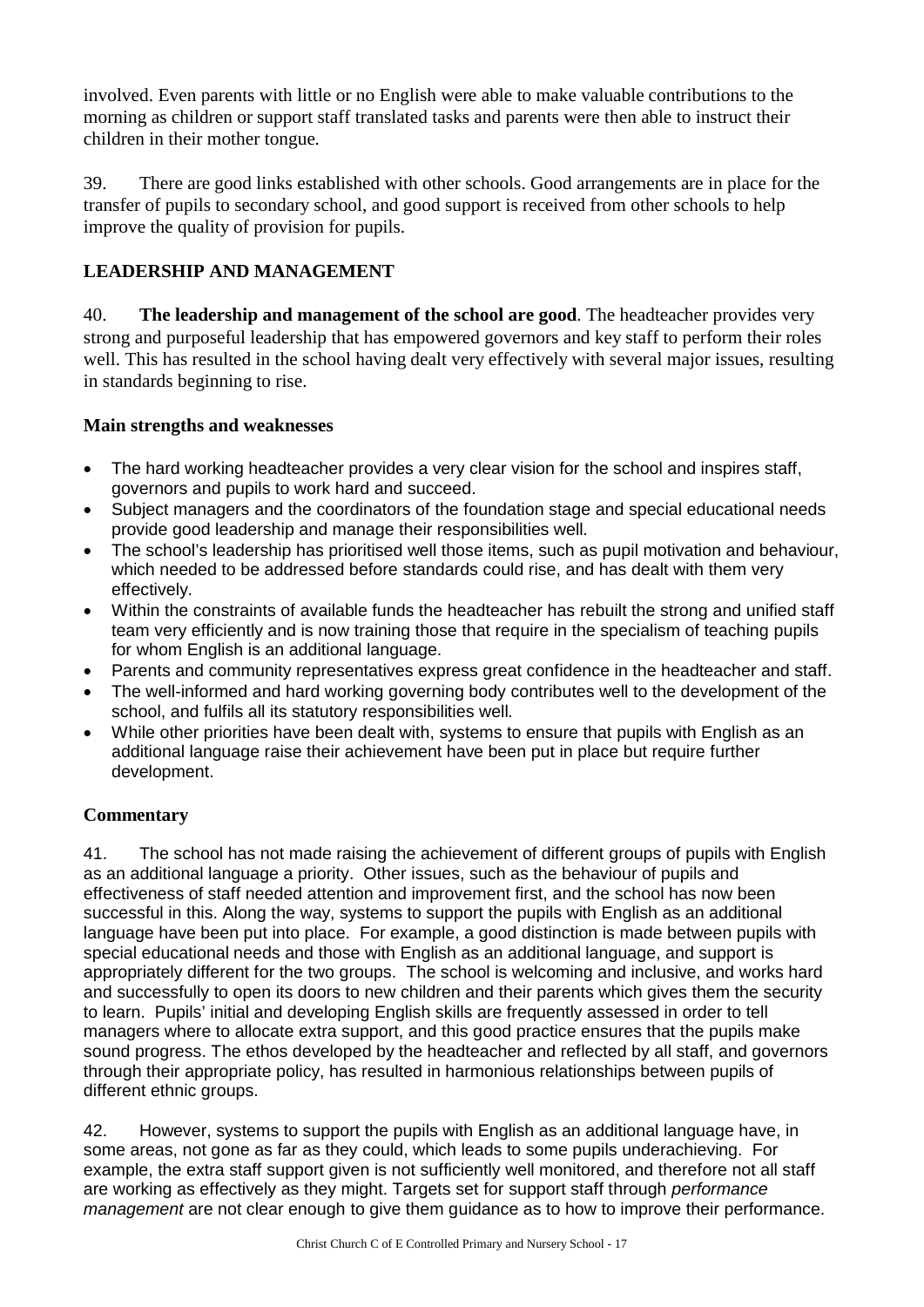Because of recent rapid turnover, some class staff are not always effective in teaching pupils with English as an additional language, matching work to their needs or in managing their behaviour. Whilst each individual pupil's progress is carefully monitored, this information is not used to identify trends in particular groups of pupils, nor to set targets for the achievement of different ethnic groups at the end of Year 6, which is a statutory requirement.

43. Senior managers are well aware that more work has to be done in support of raising the achievement of pupils with English as an additional language, and are now in a position to be able to do so. Senior staff have, however, contributed to the development of a strong ethos, driven by the headteacher, which has, in the view of parents and pupils, changed the school. All recognise that pupils are much more motivated and working much harder. The management of subjects and aspects of the school such as the foundation stage and special educational needs is performed well. Staff with management responsibilities are well empowered by the headteacher, receiving good guidance and support in carrying out their responsibilities. The governing body, many of whom are also new, are strongly committed to the direction in which the school is developing and are well enough informed about the school to be able to contribute well, as they do, to its evolution.

44. Staff turnover has been a major constraint to school development, with nine teachers leaving and seven joining in the course of the past two years. The headteacher is hopeful that stability has now been achieved, the school having recruited a full permanent team for September 2003.

45. Partner schools and agencies, with which the school has close working ties, express considerable praise for and support of the headteacher and all the staff. They confirm parents views that the school is a much better than in the past.

#### **Financial information**

#### *Financial information for the year April 2002 to March 2003*

| Income and expenditure $(\text{\pounds})$ |       |  | Balances $(f)$                      |         |
|-------------------------------------------|-------|--|-------------------------------------|---------|
| 656,117<br>Total income                   |       |  | Balance from previous year          | 62,784  |
| 544,118<br>Total expenditure              |       |  | Balance carried forward to the next | 111.999 |
| Expenditure per pupil                     | 2,407 |  |                                     |         |

#### **What is the effectiveness of Community Involvement?**

46. In a short period of time the school has been acknowledged as having become a successful community school and supports pupils', their families and wider community very well.

#### **Main strengths and weaknesses**

- Pro-activeness in identifying initiatives that can benefit both the school and the wider community.
- The school's commitment to becoming a good community school.
- The school's ability to take a strategic view.
- The recent improvement in relationships with parents and the local community.

#### **Commentary**

47. The school is now regarded by most parents and partner institutions as a successful community school. Its partnerships with the Highgate Education Action Zone and the Sparkhill and Sparkbrook Parent Partnership Group has been particularly effective in restoring the reputation of the school and moving it forward to a position where it now provides a community focus.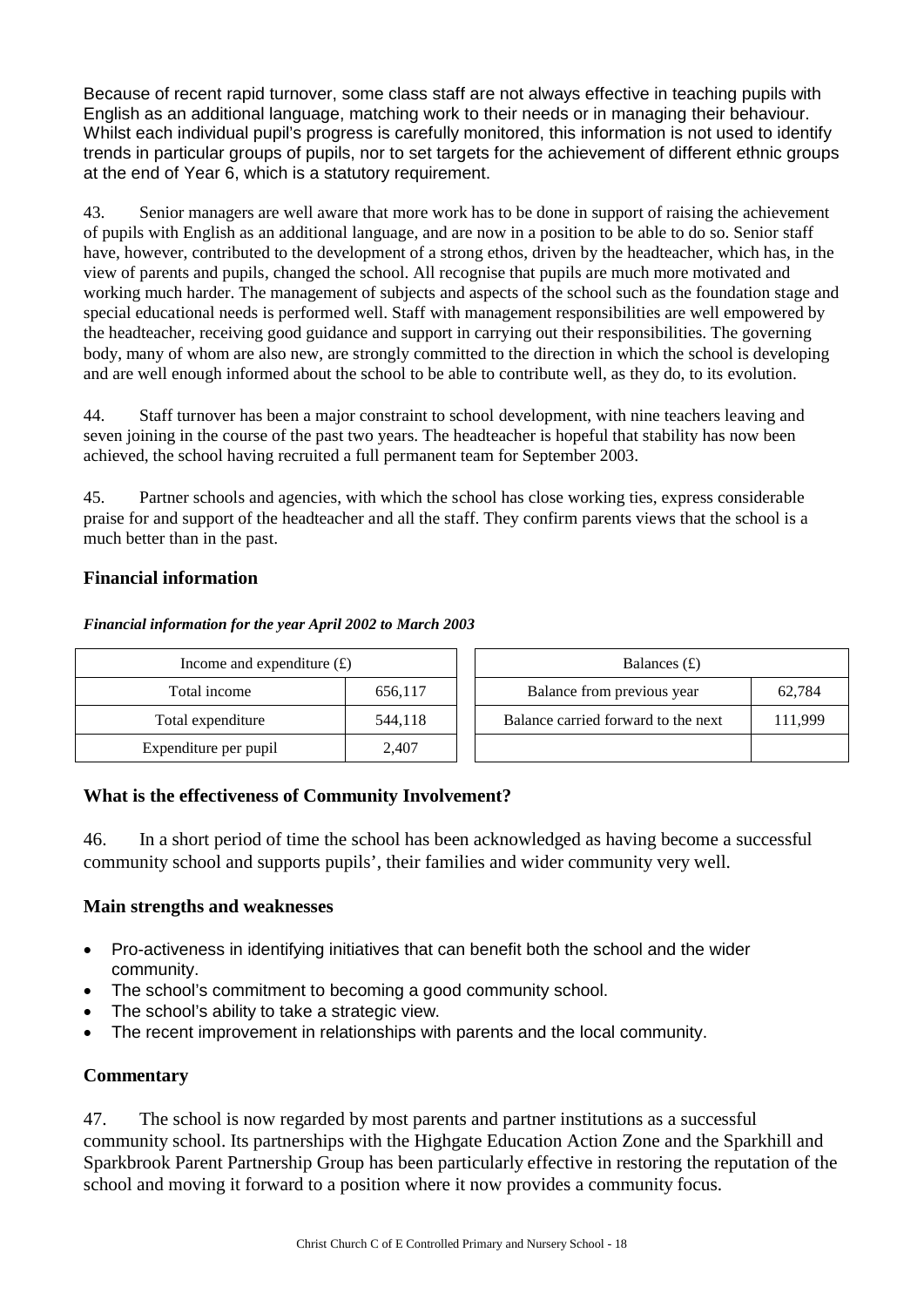48. The school strives to be as inclusive as possible. To help achieve this the school successfully uses the resources of the Highgate Education Action Zone to overcome any issues arising with particular groups of pupils by employing specific gender and ethnic role models as tutors in the short -term. The school has very good links with support agencies. The school has worked in partnership with the Educational Welfare Officer to bring about improvements in attendance. The Behaviour Support Service has been heavily involved in helping the school develop strategies that have resulted in improvements in pupils behaviour and their much improved attitudes to school.

49. The school's commitment to providing the best possible education for all pupils extends to ensuring that children start the day in the best possible way and are ready to learn. To this end, the school, with the Highgate Education Action Zone, jointly funds a breakfast club. The Highgate Education Action Zone also helps arrange extra curricular clubs, a Saturday College and a Summer School to support transition to secondary school. Pupils benefit from the opportunity of visiting other local schools to take advantage of their facilities.

50. Through the Parent Partnership Group, parents and the wider community have been able to enjoy a range of courses arranged by the school. All courses are in response to suggestions from parents, many of whom take advantage of the weekly sessions that are held in the community room based at the school. During the inspection a "Health" morning was held at which the many people who attended were able to have their height and weight measured as well as their blood pressure taken. Other courses, including parent and child courses on numeracy and ICT workshops, have been held at the school. Each of these courses enables parents to support their children's education and places the school centrally as a valued member of the community. In addition the Parent Partnership Group supports citizenship lessons for older pupils including arranging trips to council facilities and organising visits from officials and councillors. First aid courses and road safety are other courses the Parent Partnership Group organises for the benefit of children at the school.

51. The strength of the partnerships the school has been able to develop reflects the school's strategic view. The school is outward looking and gives time and resources to partner institutions supporting projects that are designed to help communities far beyond the area immediately surrounding Christ Church School.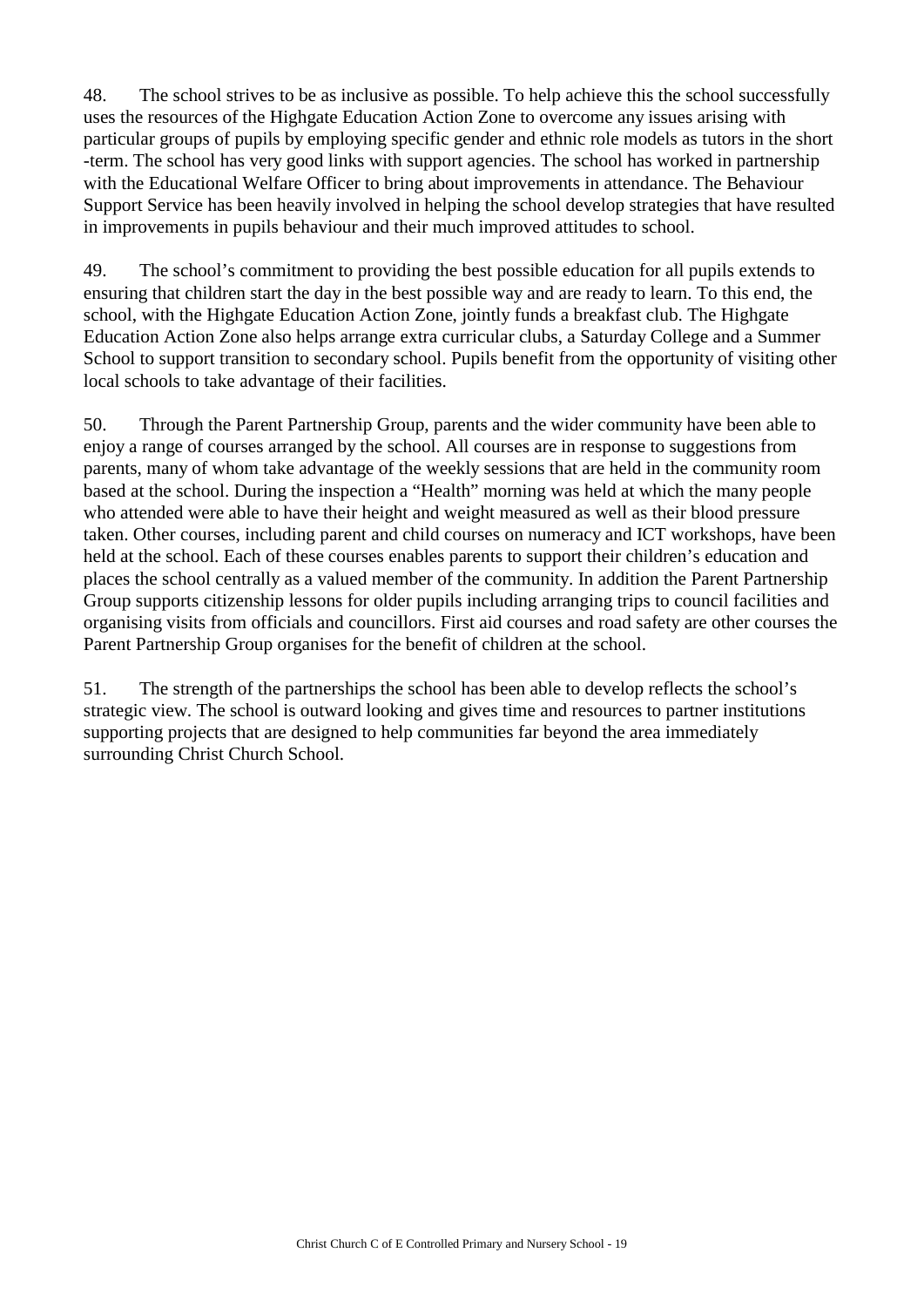## **PART C: THE QUALITY OF EDUCATION IN AREAS OF LEARNING, SUBJECTS AND COURSES**

## **AREAS OF LEARNING IN THE FOUNDATION STAGE**

51. The provision in the Foundation Stage is good. At the time of the inspection only the reception class was fully operational. New children to both classes were making their first visit during the later part of the week. Children's attainments on entry to the Foundation Stage are below those expected for children nationally. Many children begin their time in nursery speaking little or no English and the majority are not in line to achieve the early learning goals by the time they leave the reception class. The quality of teaching is good and children achieve well, but while they reach the appropriate targets set for them by the school, their limited understanding of English prevents them reaching the national targets. Many children do not complete two full years in Foundation Stage and this too limits their progress. Improvement since the last inspection is good. The nursery and reception classes are fully integrated and benefit from the good teamwork and leadership in the Foundation Stage. Planning and assessment processes are good throughout.

#### **PERSONAL, SOCIAL AND EMOTIONAL DEVELOPMENT**

52. Provision in personal, social and emotional development is **good.** 

#### **Main strengths**

- Routines are well established and children are given opportunities to take responsibility.
- Children are actively encouraged to make choices.
- Staff make good use of praise and encouragement to develop children's self esteem.

53. Pupils' achievement is good in this area. There is a calm and purposeful atmosphere in the class that promotes positive attitudes and good behaviour. The organisation of the children into 'family groups' ensures that most children settle quickly into the new routines and become confident in trying new activities. At this early stage of the term a minority of children are in line to achieve the early learning goals in this area by the end of the reception year. Groups meet at regular points during the day including first thing each morning. At this time helpers are chosen. Children take this responsibility seriously. Children are encouraged to contribute to discussions about their activities and to make choices. Resources for them to do this are prepared in such a way as to provide support whatever the home language and even though many children do not contribute confidently verbally they are able to indicate choices using pictures. Teaching is good. Adults are particularly skilled in the use of praise and encouragement. Bilingual staff switch easily between languages to ensure all children are included. All adults communicate with children using a range of strategies including speech, gesture and visual prompts, which help children to understand and develop confidence in the environment.

## **COMMUNICATION, LANGUAGE AND LITERACY**

54. The provision for communication, language and literacy is **good.**

#### **Main strengths and weaknesses**

- Support by all adults for children's developing language skills.
- Wide range of stimulating activities both child initiated and teacher led.
- Limited range of culturally diverse books.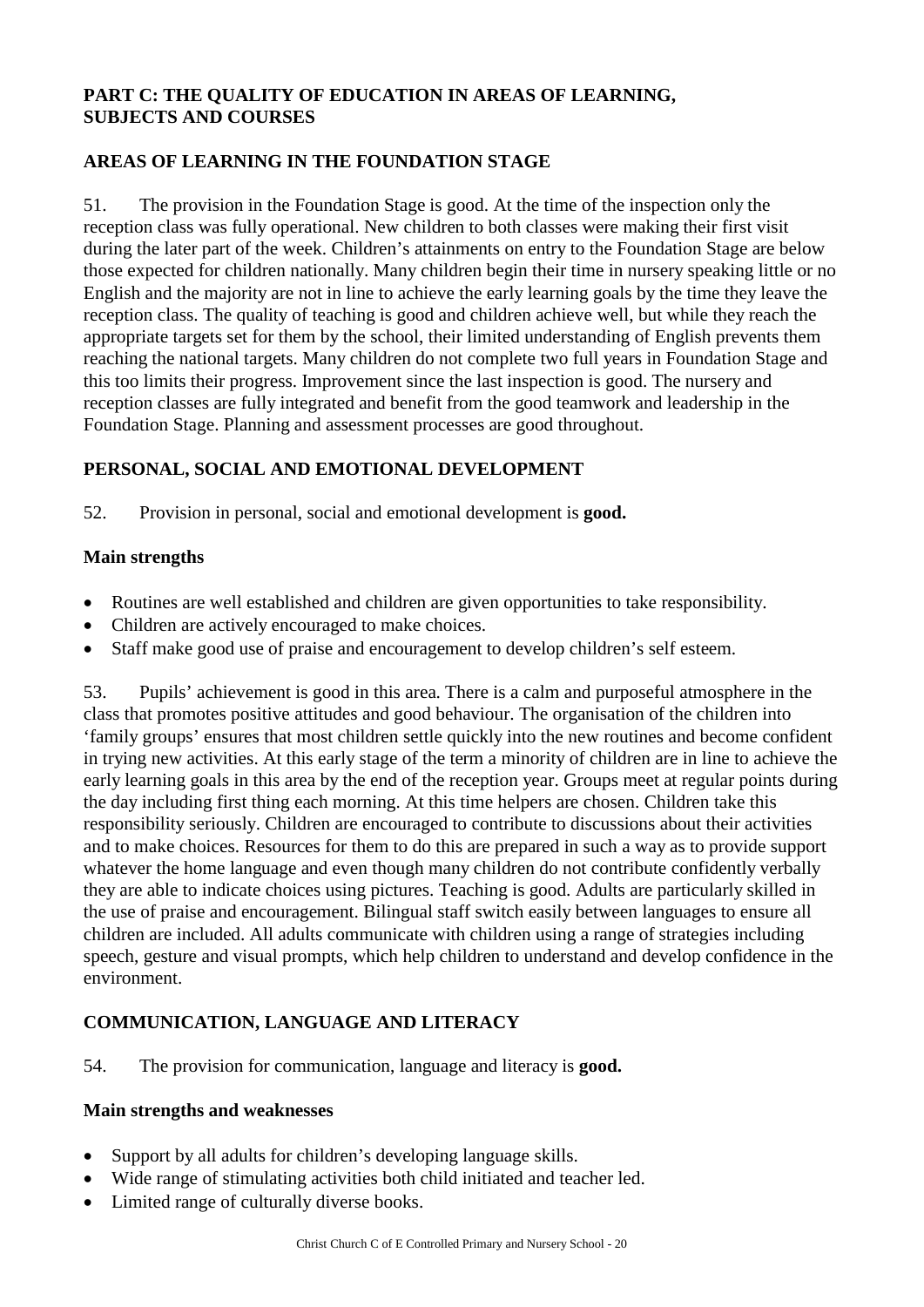55. Many children enter the Foundation Stage speaking little or no English. Assessments in children's home language demonstrate appropriate language skills but the same assessments undertaken in English at the end of Reception show children's skills in this area are below those expected for children of this age. During the time they are in Foundation Stage classes they make satisfactory progress but most are not in line to reach the Early Learning Goals in this area by the end of the Reception year. Teaching is good. Teachers and teaching assistants plan and prepare a wide range of interesting activities that support children's language development. Adults respond sensitively to children's play judging accurately when to intervene and when to extend the time for a child to respond. Adults comment on what is happening during an activity and ask appropriate questions. 'This is for making chapattis. Who has one of these at home?' Children's responses are variable. In the first session of the morning many children sat quietly listening but made no verbal contribution to the session. Bilingual adults ensure that verbal elements of activities are in both English and the child's home language. Children are given sufficient opportunities to experiment with a range of writing materials and a number of children can recognise their own name in print and begin to copy some of the letters. Further opportunities for developing literacy skills are provided through the use of appropriate computer programmes and teacher led activities. A wide range of print and writing styles in a variety of languages are displayed both as signs, notices and children's work. There are suitable books on display but dual language texts are limited.

## **MATHEMATICAL DEVELOPMENT**

57. Because of the very early stage of the school year, the ongoing admission of pupils and the effect of these factors on timetables, insufficient evidence was gathered to form a judgement on this area. However teachers' planning clearly demonstrates that a range of well designed activities are provided for children both as child initiated activities and as teacher led sessions.

#### **KNOWLEDGE AND UNDERSTANDING OF THE WORLD**

58. The provision for this area of learning is **good.**

#### **Main strengths and weaknesses**

- Good opportunities for children to explore their environment.
- Practitioners' good use of questioning to develop appropriate vocabulary.

59. Children's achievement is good in this area but progress is limited for some by their developing understanding of English. Most are not in line to achieve the Early Learning Goals in this area. Teaching is good. Teachers and teaching assistants provide good opportunities for children to explore their environment and these activities are well supported by adults' understanding of children's individual and group needs. In one activity observed, the staff worked with children on an 'ice mountain'. They felt the ice and let it melt in their hands. They became absorbed in the activity. The adult asked questions of the group to develop the understanding of both the vocabulary and the process. She targeted more able children to ensure their learning was at an appropriate level. She moved seamlessly between English and Urdu to ensure all children understood and made progress. By the end of the activity the group understood that the ice melted and became water, knew the word 'melt' and had observed how quickly this happened in the sunshine.

#### **PHYSICAL DEVELOPMENT**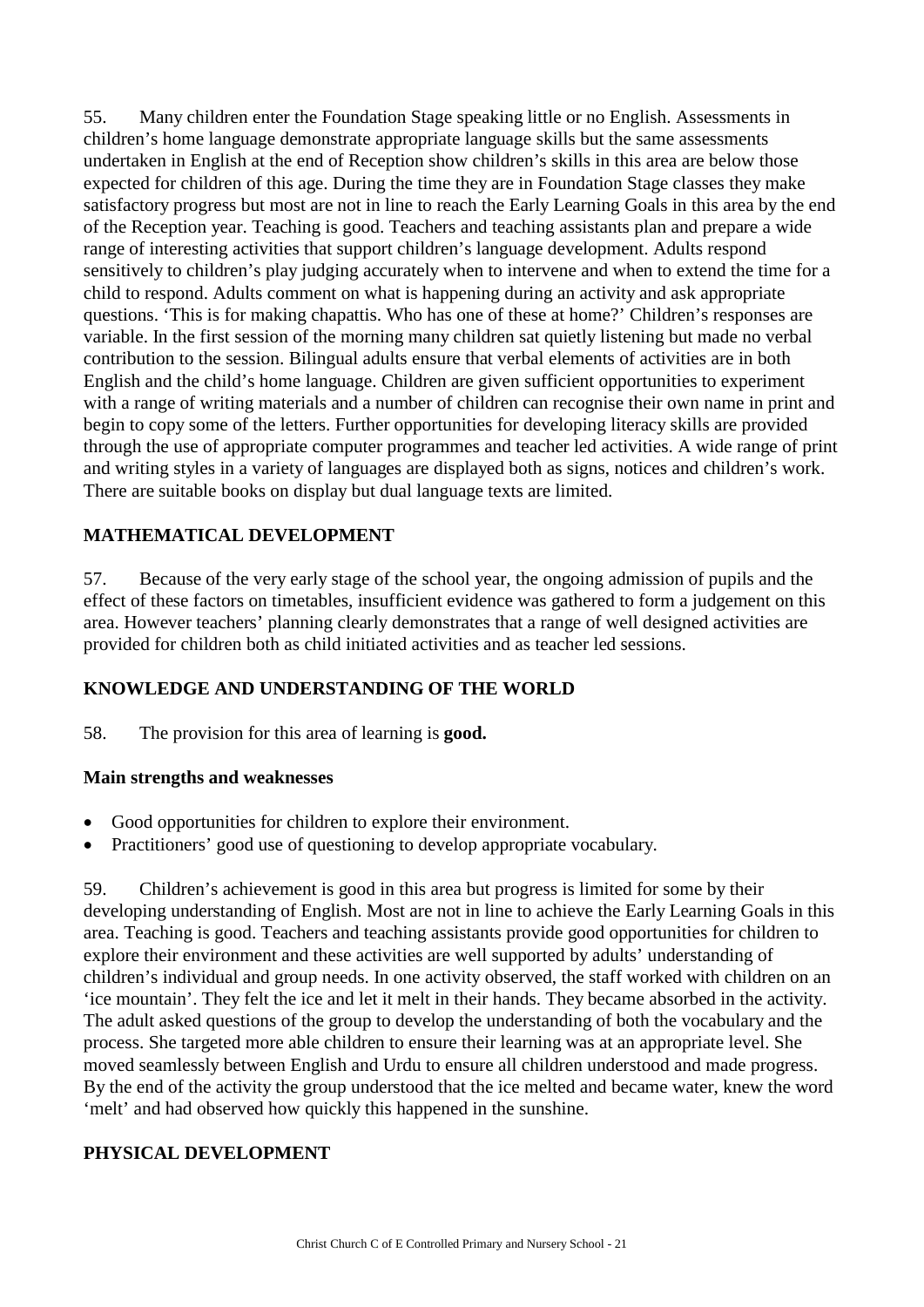60. Insufficient evidence was available to form a judgement of achievement in this area of learning. However scrutiny of planning and inspection of the facilities show that children have access to an appropriate range of activities both indoors and out. Children use the school hall for teacher led activities such as dance but other spaces, such as that out of doors, are limited. However, the outside play area is well resourced with equipment including large climbing apparatus, areas for imaginative play and self-propelled toys.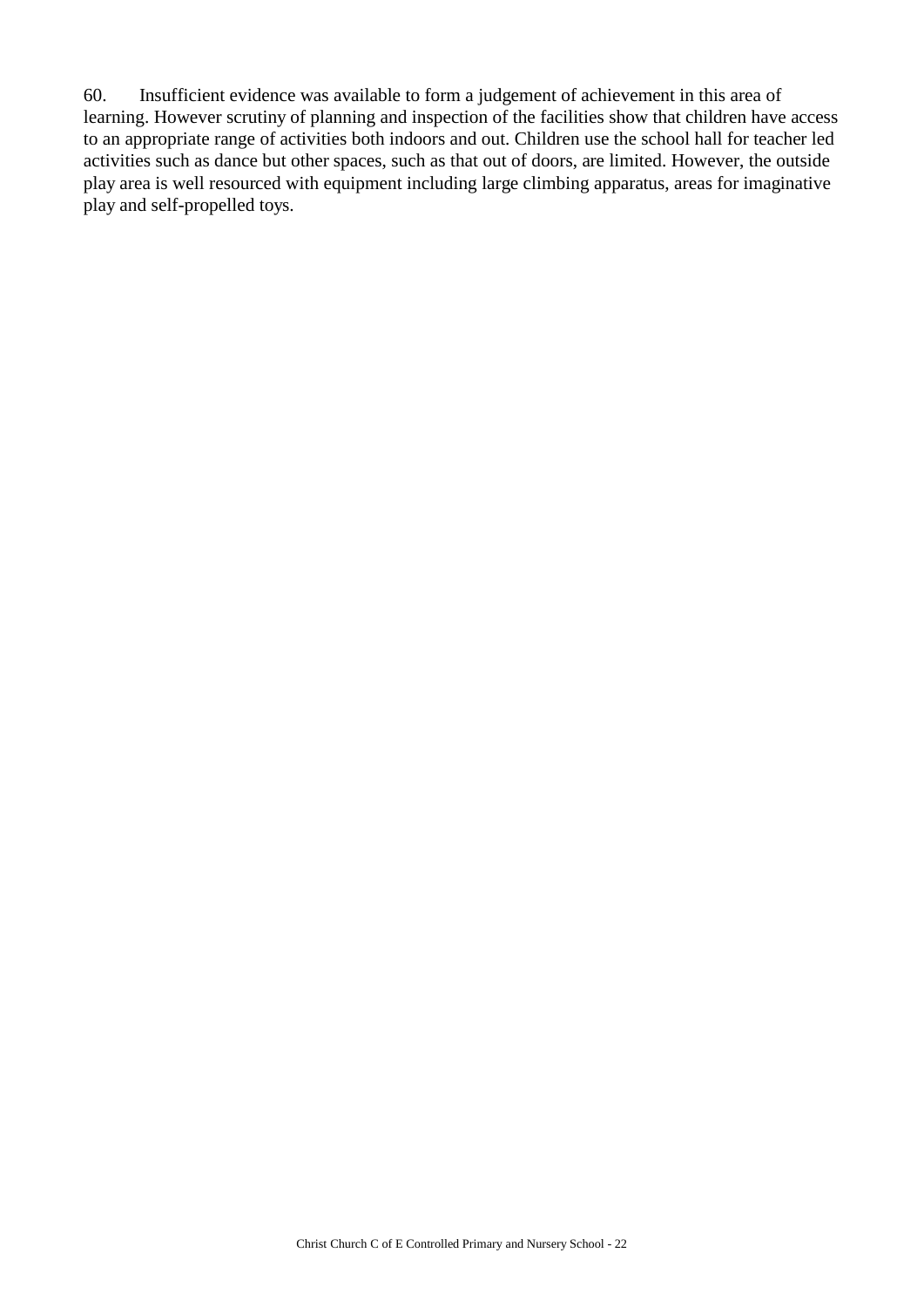#### **CREATIVE DEVELOPMENT**

61. The provision for this area of learning is **good**.

#### **Main strengths and weaknesses**

- Children's confident response to creative activities.
- Good role models provided by staff in working alongside children.

62. Children's achievement in this area of learning is good. Teaching is good but most children are not in line to achieve the Early Learning Goals by the end of the Foundation Stage. This, as in other areas, is due to their limited understanding of spoken English on entry to the Foundation Stage. Adults make effective use of questioning to help children think about what they are doing but few children respond verbally. For example, in one activity children worked in different groups on a 'fish' theme. A tank and fish had been recently purchased. One group listened to music in the hall responding to 'The Aquarium' from the 'Carnival of the Animals'. The children interpreted the music through dance using ribbons of material that waved and floated in response to their movements. The children became absorbed in the music and the movement of the fabric adjusting their pace to the musical phrases. A second group listened to the same music but interpreted this into long strokes of paint and short 'spotty' areas. Throughout the activities adults talked about what the children were doing, encouraging them to contribute their ideas, but few pupils were able to do so verbally. The third group of children worked on a weaving activity in a corridor space creating a water collage using blue fabric pieces woven into a net. They concentrated well despite the location enjoying the shiny, transparent fabric. One child, holding up a piece exclaimed, 'Oh look at this!' In all activities adults participated alongside the children, modelling the activity and giving sensitive feed back.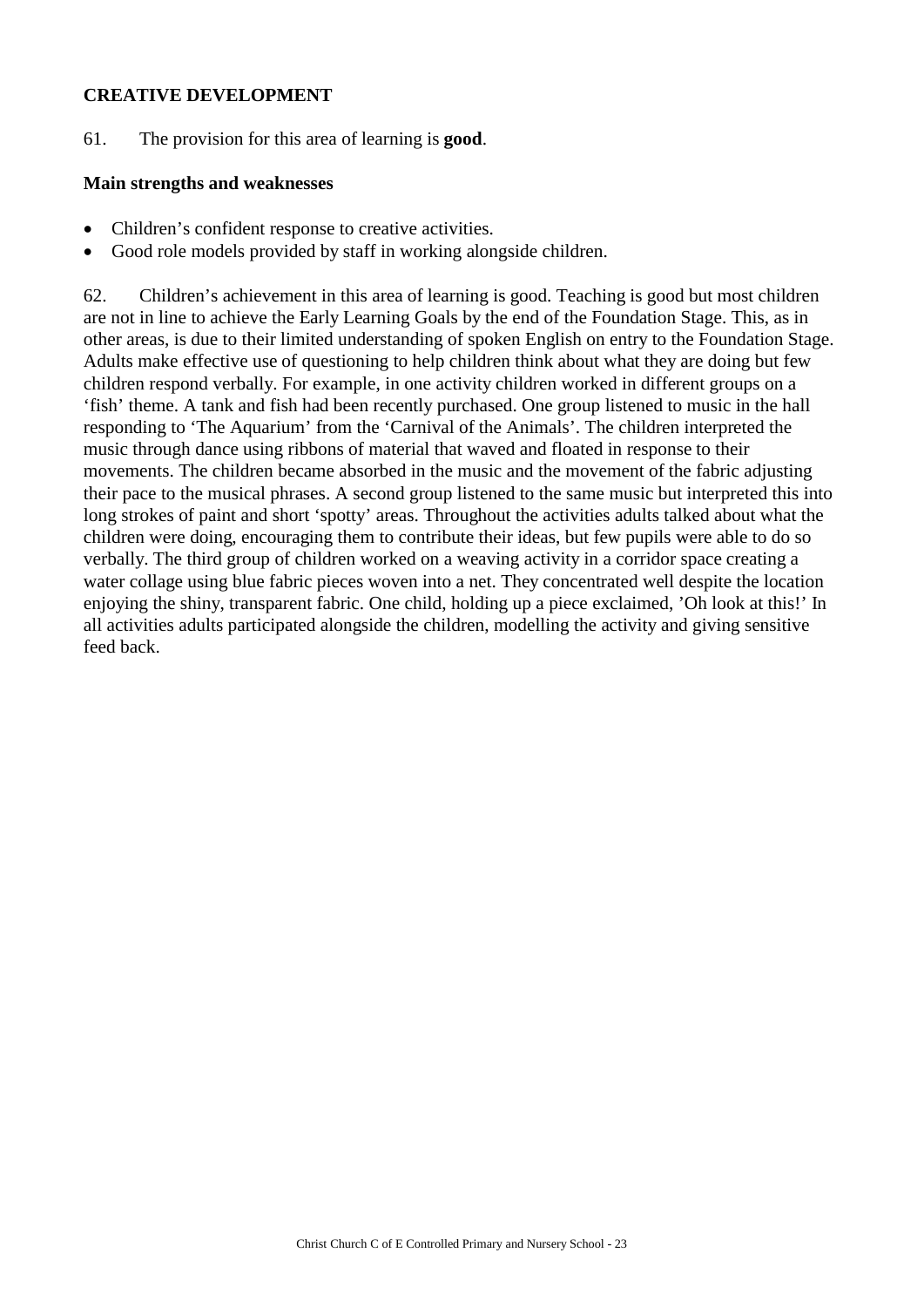#### **SUBJECTS IN KEY STAGES 1 AND 2**

#### **ENGLISH**

63. Provision in English is **satisfactory**.

#### **Main strengths and weaknesses**

- Appropriate action plan in place focussing on raising standards particularly in writing.
- Insufficient emphasis on developing teaching strategies which maximise opportunities for learning for pupils with English as an additional language.
- Standards are below average across the school.

#### **Commentary**

64. In speaking and listening pupils achieve satisfactorily across the school. Many pupils enter the school with little or no understanding of English. Support structures are in place but these vary in effectiveness. In some classes pupils are withdrawn for additional support. Where this works well teachers and support staff plan closely together to provide well-matched activities. Bilingual support staff make positive contributions in lessons and support is particularly effective where teachers' planning clearly focuses on their role. Good relationships between pupils, demonstrated by bilingual pupils helping one another, also supports pupils' achievement. In Year 2 pupils are confident in reading aloud together and in discussing topics such as journeys in small groups. Pupils are less confident in volunteering answers individually and many do not do so. Confidence in spoken language is well supported in lessons where adults provide a range of approaches. In one lesson pupils listened to a story read by the teacher and looked at the pictures. During the lesson a small group of pupils prepared to act the story for the class. The group performed the story and even the most reluctant actor spoke his lines well. By Year 6 most pupils contribute confidently to discussions and show in their discussion about journalistic style that they understand how to respond in different contexts. Where texts are well chosen this understanding is very clear. For example in a lesson pupils discussed an article about David Beckham from a broadsheet newspaper confidently and with interest whereas previously a simpler article of less interest had not been well understood.

65. Pupils' achievement in writing is satisfactory overall but standards are low. This has been identified as an area of development by the school and the co-ordinator has identified a number of strategies to improve standards, which are being put into effect. Most pupils are working at a level below national standards. Teachers do not always have a clear idea of what pupils can do and inaccuracies in establishing what the next stage is to be have resulted in some pupils not making as much progress as they can. In Year 2, pupils' written work shows that letters are often poorly formed and there is little use of simple punctuation. In a lesson with older pupils some showed that they are beginning to understand the use of speech marks but because the activities in the lesson were not clearly explained and focused on what pupils can do, some groups were unable to understand the task and complete it satisfactorily. By Year 6 most pupils use a joined handwriting style and the writing of more able pupils shows developing skills in creating text where ideas flow together, an improvement since the last inspection.

66. Achievement in reading is satisfactory. There are opportunities for pupils to read every day. Most enjoy reading and have a satisfactory understanding of the shared texts they study in lessons. Lessons are generally planned around texts, which the pupils find interesting and exciting. Where texts are more challenging, for example on a subject unfamiliar to many pupils, teachers do not use an appropriate range of strategies to support the learning of all pupils in the group. In the best practice teachers and supporting adults use different ways of helping pupils to understand. These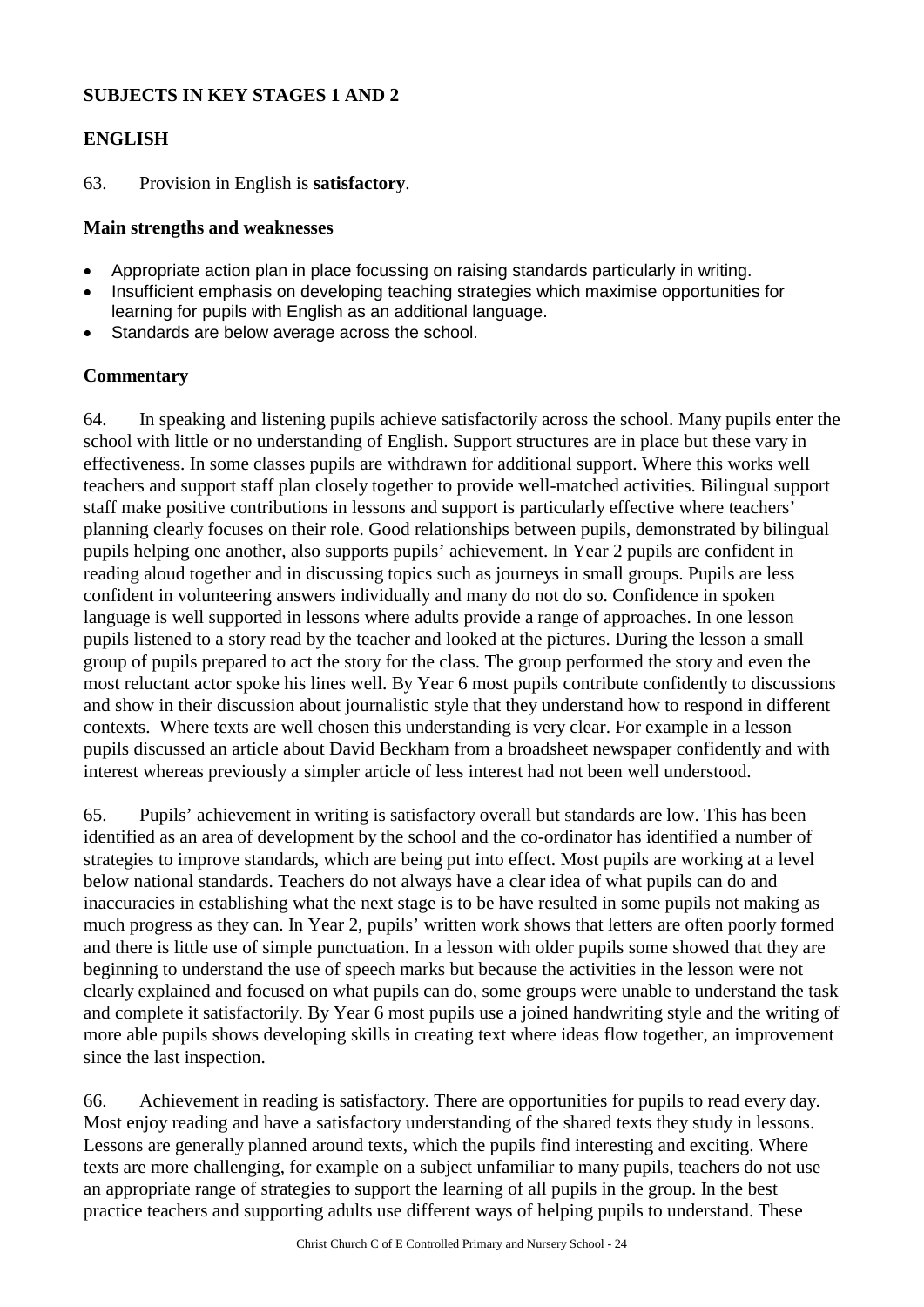include the spoken word, gesture, pictures and mime. In one lesson some pupils had difficulty understanding the concept of holiday. The teacher used different activities including discussion between pupils to help them understand and checked that all had grasped the concept before moving on. In Year 2, higher attaining pupils read confidently from non-fiction texts and can use a range of strategies to establish the meaning of new words. They can retell a story they have heard and are able to describe characters and predict endings. By Year 6 many pupils read confidently from books they have chosen themselves and are able to predict the outcome of a story.

#### **Language and literacy across the curriculum**

67. The teaching of language and literacy across the curriculum is satisfactory. Teachers are aware of the need to emphasise aspects of English in other subjects and do so. In teachers' planning for literacy based subjects such as religious education it is evident that activities are planned that develop pupil's language skills. For example in one religious education lesson on 'journeys' pupils discussed holidays. A number of the group did not understand the word and the teacher explained with good examples from other pupils what she meant. The class then talked to one another about their own holidays. This provided support for pupils at an early stage of learning English and for others in developing speaking and listening skills.

#### **MATHEMATICS**

68. Provision in mathematics is **satisfactory**.

#### **Main strengths and weaknesses**

- Standards are below average across the school.
- Teaching and learning are good in Year 5 and Year 6.
- Assessment information is analysed and used well in long term planning.
- Lessons are planned well to support pupils with special educational needs and those for whom English is an additional language, but learning is often restricted by pupils' weak language skills.
- Pupils' positive attitudes and willingness to work in most classes contribute well to their learning.

#### **Commentary**

69. Since last year, teaching has emphasised written methods of calculation, following analysis of assessment information that identified weaknesses in this area. This has been effective in raising standards, especially in Year 3 to Year 6. However, overall standards of work at this early stage of the school year are below average for pupils of their age across the school. Many pupils make mistakes either because they do not fully understand the methods used or they are careless in recalling basic number facts such as multiplication tables. Problem solving skills are weak, and the school has rightly identified this as an area for development this year. Year 6 pupils found it very difficult to explain, for instance, how to calculate the cost of surrounding a rectangular fishpond with square concrete slabs. Year 2 pupils are starting the school year with below average standards. Few pupils can add and subtract numbers reliably, and understanding of tens and units is weak.

70. Year 5 and Year 6 pupils are taught in two groups organised by their level of attainment. Work is well planned to build on what pupils already know and is well matched to the range of abilities in each group. Lively teaching and interesting work ensure that pupils listen attentively and are keen to explain for example how to multiply 32 by 4 in their heads. Most pupils in Year 5 and Year 6 are making good progress and achieving well at this early stage of the year.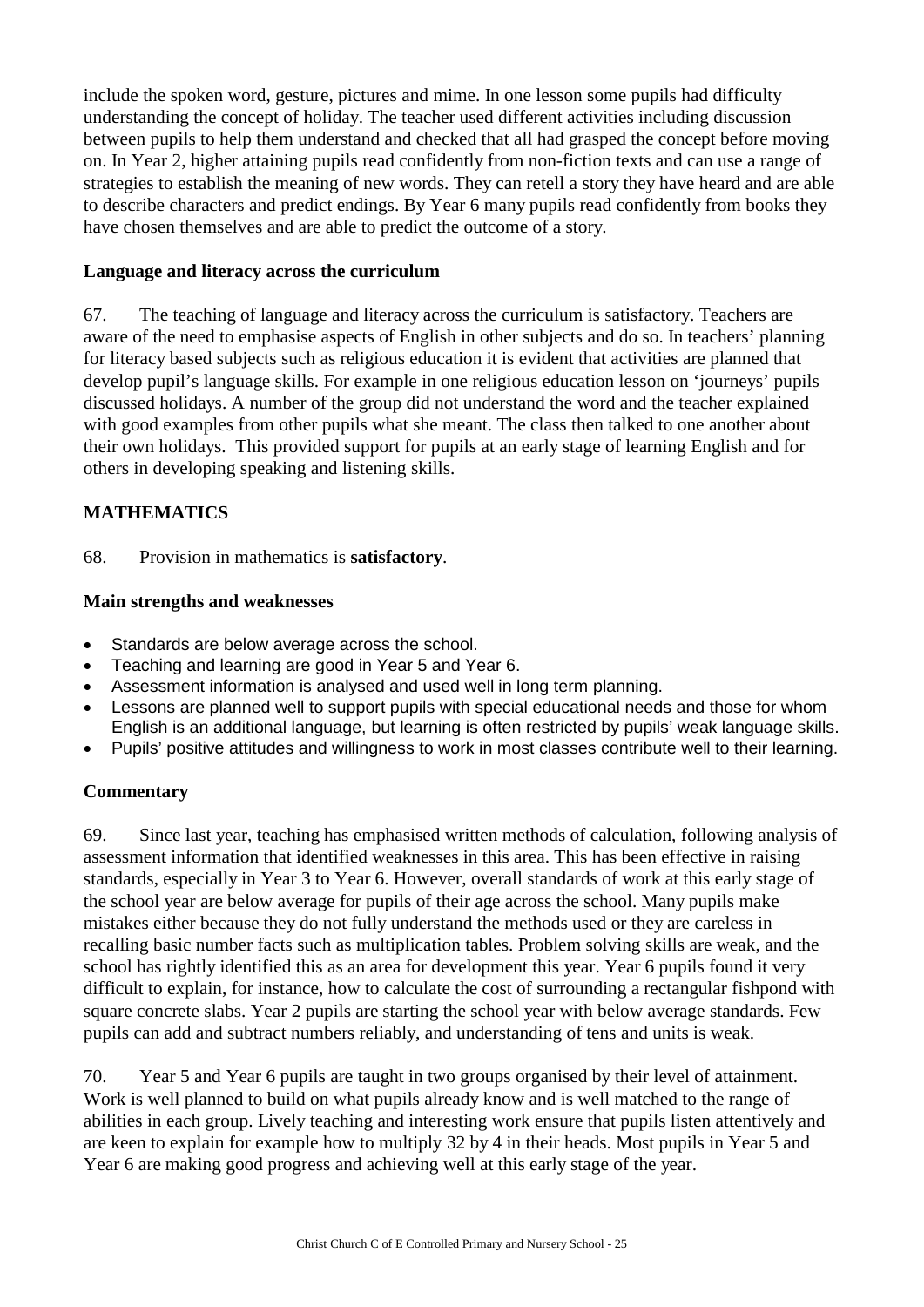71. Provision for pupils with special educational needs is good and it is satisfactory for pupils in the early stages of learning English. Learning support staff make a valuable contribution to pupils' learning. Their close support, in small groups and sometimes at an individual level, helps pupils to maintain concentration. Pupils with special educational needs make good progress towards their learning targets and achieve satisfactorily. Teachers explain simple mathematical language well, for example stressing the difference between "fourteen" and "forty", and insist that pupils speak in full sentences when they answer questions. However, pupils with limited English, many of whom are new to the school, sometimes do not understand, despite the best efforts of teachers and learning support staff, who are not always able to use the pupil's mother tongue to explain work. This restricts their progress and limits their achievement.

72. Lessons are well organised and well managed. In most classes pupils respond well and are keen to show what they can do. However, in some classes, immature behaviour and lack of concentration by substantial groups of pupils interfere with the smooth running of the lesson and slow down lesson pace. Despite good levels of support, in one lesson most pupils were unable to concentrate for long, requiring direct personal supervision to keep them on task. Because of this, the small group of potentially higher attaining pupils underachieved.

73. Improvement in mathematics since the last inspection is satisfactory. Subject management is good. Assessment information is analysed well to identify areas for improvement, such as teaching of written calculations. Staff training is effective. The quality of teaching has improved and standards are rising, albeit very slowly. although overall targets for improvement are not clear enough in the school improvement plan.

#### **Mathematics across the curriculum**

74. Pupils in Year 3 to Year 6 make satisfactory use of their numeracy skills in science, for example to record measurements and to draw graphs of the results of experiments. However, there is insufficient evidence to evaluate the use of mathematics in other subjects.

#### **SCIENCE**

75. Provision in science is **good**.

#### **Main strengths and weaknesses**

- Standards are below average across the school
- Teaching and learning are good in most classes. There is a good emphasis on practical investigations and the development of scientific language.
- Support for pupils with special educational needs and English as an additional language is good, but progress is sometimes adversely affected by pupils' weak language skills.
- Teachers and learning support staff get on well with pupils. As a result, most pupils behave well and want to learn.

#### **Commentary**

76. Standards are below average in Years 1 to 6. In many classes, pupils find it hard to explain and record their thoughts. For example, Year 2 pupils confuse words such as "shiny" and "hard" when describing objects such as plastic balls. The most able know that "I couldn't walk when I was a baby" although when writing this down they spell many words incorrectly. Year 6 pupils have sound investigational skills. They know that tests are made fair by changing just one variable at a time, for example placing similar bread samples in different places to investigate how quickly it decays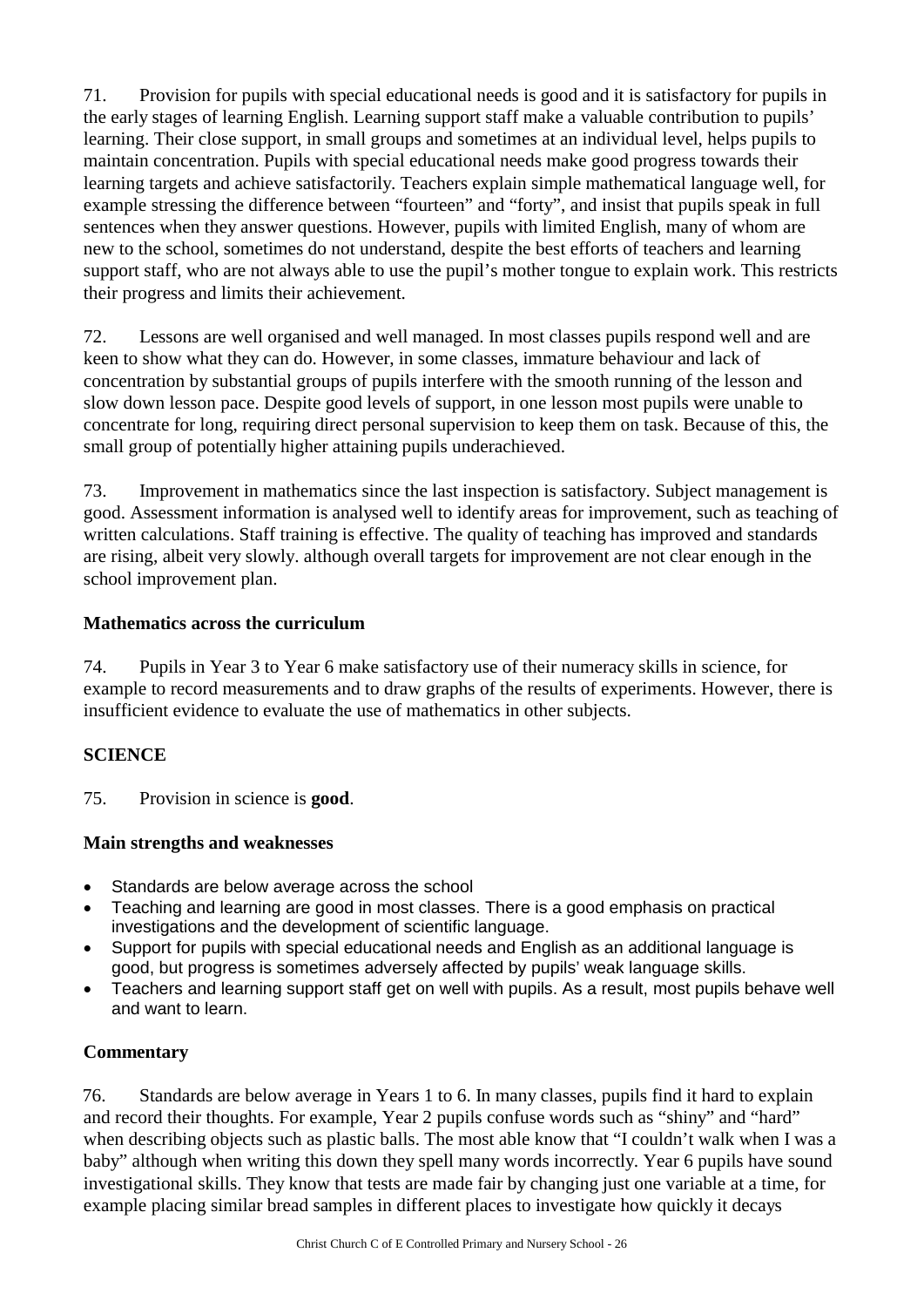through the action of bacteria at different temperatures. Pupils make satisfactory use of mathematics skills in recording and analysing results of investigations. For example, they record the length of the shadow cast by a pole over the course of a day and draw a graph of what they find.

77. Teachers teach practical investigation skills well. Most teachers explain clearly what pupils are to do and ensure that all necessary equipment is prepared ahead of the lesson. A lesson on circuits, for instance, was well organised. Pupils designed and tested simple circuits to find out whether materials such as wood allow electricity to pass through. By the end of the lesson pupils knew the difference between a conductor and an insulator. Occasionally pupils make less progress than they might because the teacher leaves too much preparation for the pupils to do themselves. In one lesson many pupils were not able to follow instructions accurately enough. There was too much variation in their string telephones for clear conclusions to be drawn about the effect of different types of string on the quality of the sound transmitted.

78. Lessons are organised well to support pupils who have special educational needs or are in the early stages of learning English. Learning support staff and parent volunteers are effectively deployed, working with groups of pupils around the class. They support pupils well, encouraging them to answer questions and to join in practical work. However, pupils' achievements are often limited by difficulties in reading, writing and saying words such as "pliable". Teachers focus well on scientific vocabulary and where they are successful in overcoming language difficulties pupils make good progress. For example, at the start of one lesson pupils' understanding of predator-prey relationships and use of terms such as "carnivore" and "herbivore" was confused. Skilful questioning and reference to a well-prepared word list began to sort out the confusion and encouraged pupils to join in the discussion. Over the lesson their use of language was increasingly accurate and pupils' confidence improved quickly in a short time.

79. Most pupils behave well and relationships between them and all adults are good. Some older pupils especially have very positive attitudes and work with minimal support in devising their own experiments. They organise themselves well and work hard, for example in devising an experiment to separate solids such as stone, sand and salt from water by sieving in successively finer sieves and evaporating the water to recover the salt.

80. Improvement since the last inspection is satisfactory. Following a period of reorganisation teaching is now good. The new co-ordinator has a good view of what needs to be done to further improve provision and standards are beginning to rise.

# **INFORMATION AND COMMUNICATION TECHNOLOGY**

81. Provision in information and communication technology (ICT) is **satisfactory**.

## **Main strengths and weaknesses**

- Standards are below expectation by the end of Year 6, but pupils have satisfactory operating skills appropriate for their age.
- Teachers demonstrate new skills well.
- Teachers make work interesting, but the ICT curriculum is not taught in sufficient depth.
- Lessons are organised well to support pupils who have special educational needs and English as an additional language.
- Pupils enjoy working with computers. Positive attitudes in most classes contribute well to the quality of learning in lessons.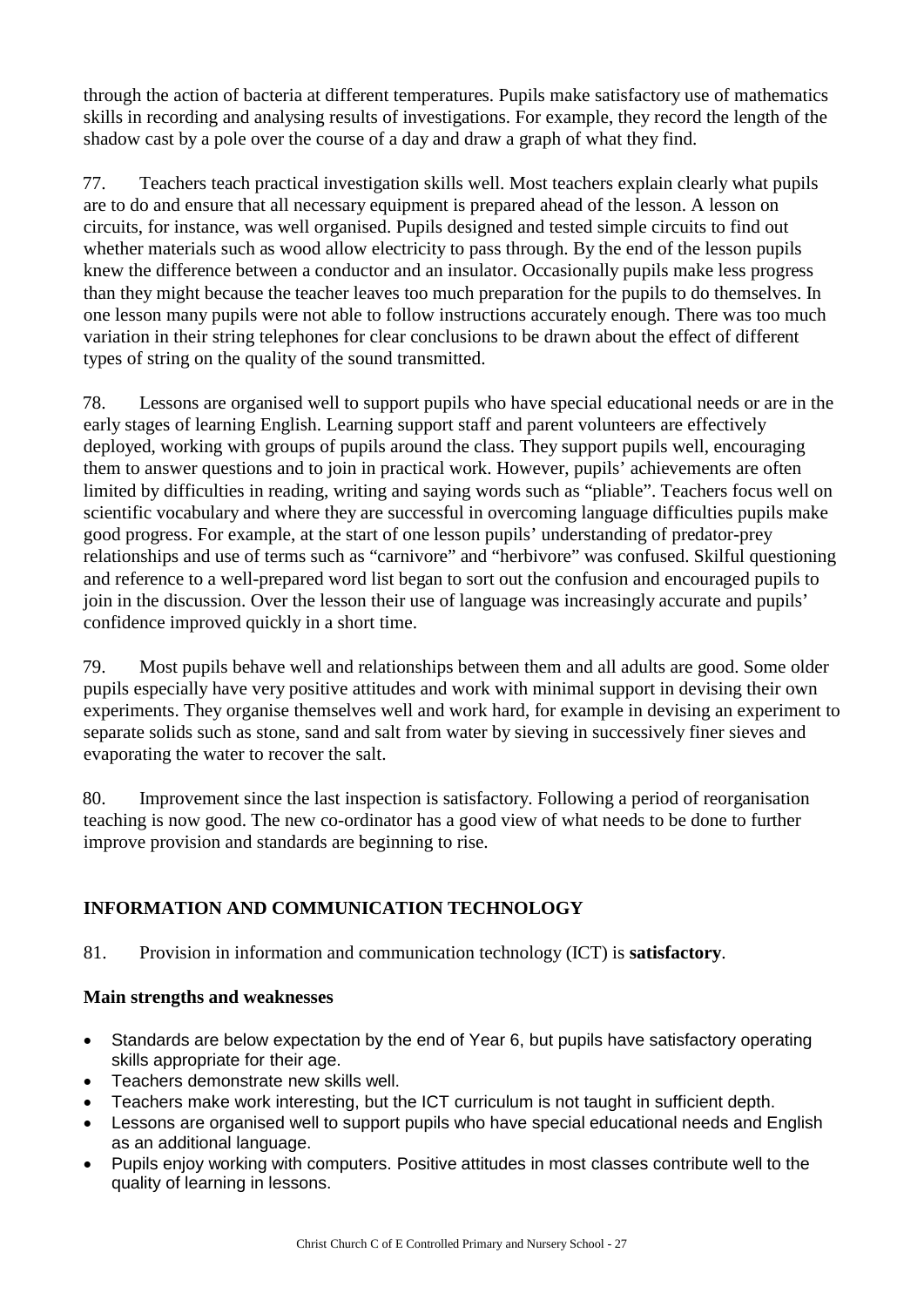## **Commentary**

82. There is insufficient evidence to judge pupils' achievements in Year 1 and Year 2. In Year 3 to Year 6, pupils acquire sound operating skills. Most older pupils need little assistance in routine operations such as logging on to the system, loading programs and saving work. Pupils achieve satisfactorily in the "communicating information" strand of ICT, that is work that combines text, graphics and sound. Pupils have some understanding of computer modelling and data handling. However, teaching has focused on basic skills and standards in these strands, and the subject overall, are below what is expected.

83. Teaching and learning are satisfactory overall, although one very good lesson was seen during the inspection. In this lesson pupils were inspired to do well by the teacher's enthusiasm and clear explanation of how to enter data from a traffic survey and draw a graph of the results. Pupils made rapid progress in learning new techniques.

84. Practical lessons in the computer room are well organised. There are sufficient computers for pupils not to have to share. Interesting work captures pupils' attention well. Most work hard and keep noise to a minimum as they concentrate on their work. More confident pupils often help others near them. However, a small number of pupils do not concentrate well unless directly supervised by an adult. Teachers are well aware of the diverse needs of pupils in their class, and deploy learning support staff effectively to help pupils overcome difficulties with language or behaviour. As a result all pupils make equal progress and achieve satisfactorily. Pupils behave well. This makes a positive contribution to learning because it allows lesson to run smoothly without undue distraction.

85. There is insufficient evidence to judge improvement since the last inspection, as ICT was not reported on last time. Subject organisation is good, but the new coordinator has not yet had sufficient time to refine the current ICT action plan. At present, development targets are not clear enough, and assessment is not geared closely enough to individual pupils' progress or standards of achievement.

#### **Information and communication technology across the curriculum**

86. Few teachers link learning in ICT and other subjects effectively. However, two good examples were seen. Year 6 pupils learned quickly how to combine text, graphics and sound in the early stages of making a presentation to show how substances exist in solid, liquid and gas forms. In another lesson, described above, pupils made rapid progress in learning new ICT techniques and produced useful information to support their study of the local area in geography.

#### **HUMANITIES**

87. Insufficient lessons were observed or past work available for scrutiny for judgments to be made on **geography** or **history**. Two lessons of **religious education** were observed. Judgements are also based on discussions with teachers and pupils and from scrutiny of work.

#### **Religious education**

88. Provision in religious education is **satisfactory**.

#### **Main strengths and weaknesses**

Well-planned scheme of work based on the locally agreed syllabus.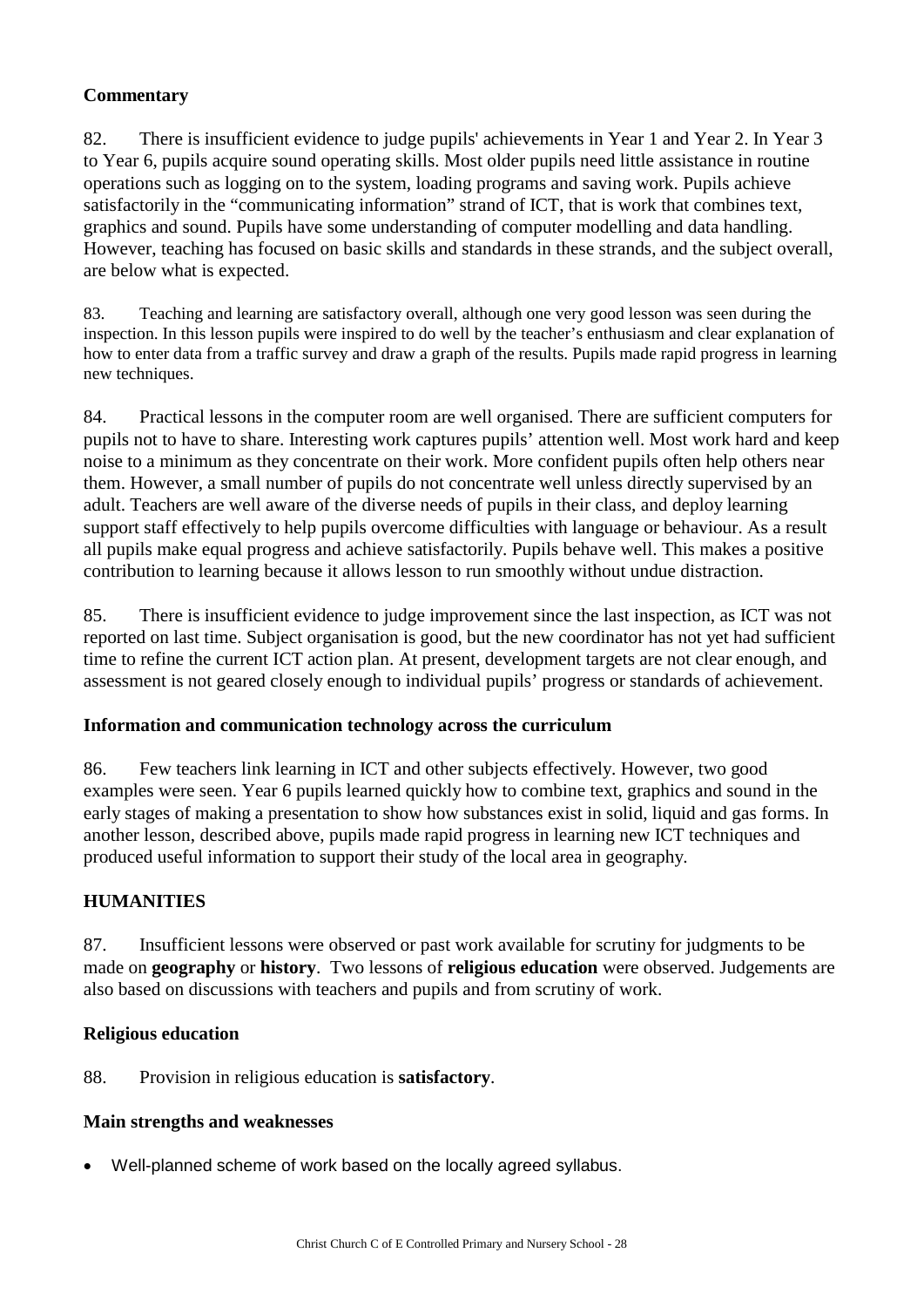#### **Commentary**

89. The quality of teaching of religious education is satisfactory as is pupils' learning. Teachers have satisfactory subject knowledge. They plan a detailed range of activities for pupils. Where this is most effective, the complexity of the planned tasks vary in order to meet individual pupils' needs. Adults work hard to include all pupils in lessons. In a lesson where pupils were talking about journeys the teacher explained that the story she was to tell was from the Christian Faith. Pupils were encouraged to talk about which faith group they belonged to. Support staff provide appropriate support, translating information where necessary and working to support individuals and groups. Although support staff work sensitively with pupils this is most successful where activities are clearly planned to meet the needs of individuals and the class. Pupils are encouraged to consider the beliefs and symbols of a number of different faiths and encouraged to develop their own values and beliefs. Pupils enjoy the subject and are very clear about its contribution to their lives. "It helps us to understand each other." One pupil felt that it was an opportunity to develop a deeper understanding of his own faith in addition to learning about others. The subject is well led by a co-ordinator who has undertaken significant training in the subject. Monitoring of planning and pupils' work has identified areas for development and an action plan is in place to address them. The subject was not reported on in the previous inspection and no judgement on improvement can therefore be made.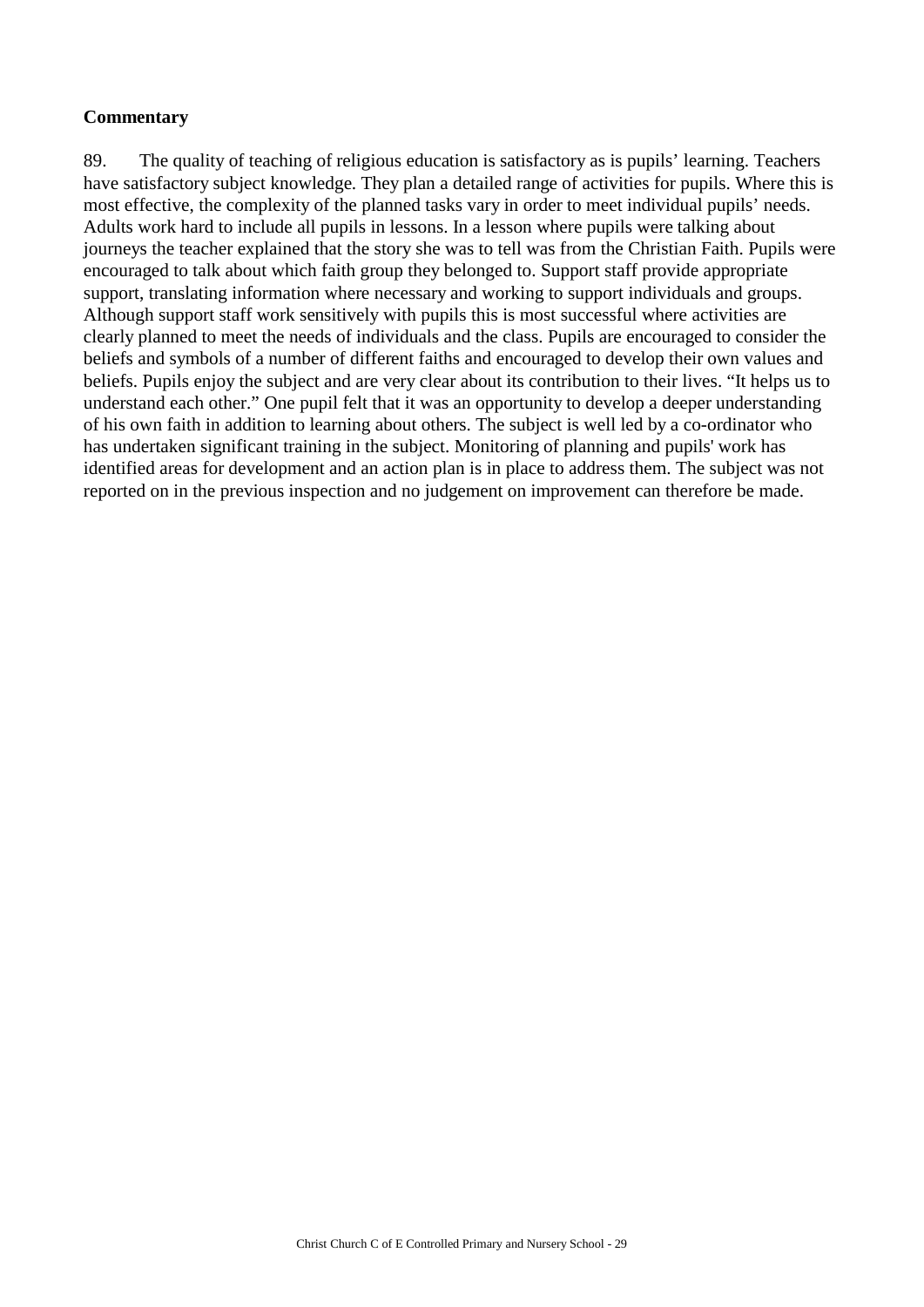## **CREATIVE, AESTHETIC, PRACTICAL AND PHYSICAL SUBJECTS**

90. Insufficient evidence was collected to make judgments in this area of the curriculum.

## **PERSONAL, SOCIAL AND HEALTH EDUCATION**

#### **Personal, social and health education**

91. Provision in personal, social and health education (PSHE) is **satisfactory.**

#### **Main strengths and weaknesses**

- The school takes great care to ensure that all pupils are fully involved and benefit from PSHE lessons, regardless of their language or ethnic backgrounds.
- The good support give to children's personal development in the foundation stage.
- The confidence with which teachers promote pupils personal development, particularly in designated lessons.

#### **Commentary**

92. Throughout the school, particularly in the foundation stage, teachers take care to help pupils develop into mature young adults ready for the next stage of their education. This is particularly challenging in a school where many pupils spend little time, many join very late and have little understanding of English and some have little or no prior education despite their age, but it is well done. Lessons are conducted in a very supportive manner, and many opportunities are used to develop moral and social themes. These are often reinforced in assemblies. Pupils' ability to work well collaboratively and the absence of any racial tension in the school are examples of successes of the personal and social development elements of lessons. There is a satisfactory structured program to teach pupils the dangers of drug abuse and to develop their knowledge of relationships and sex education.